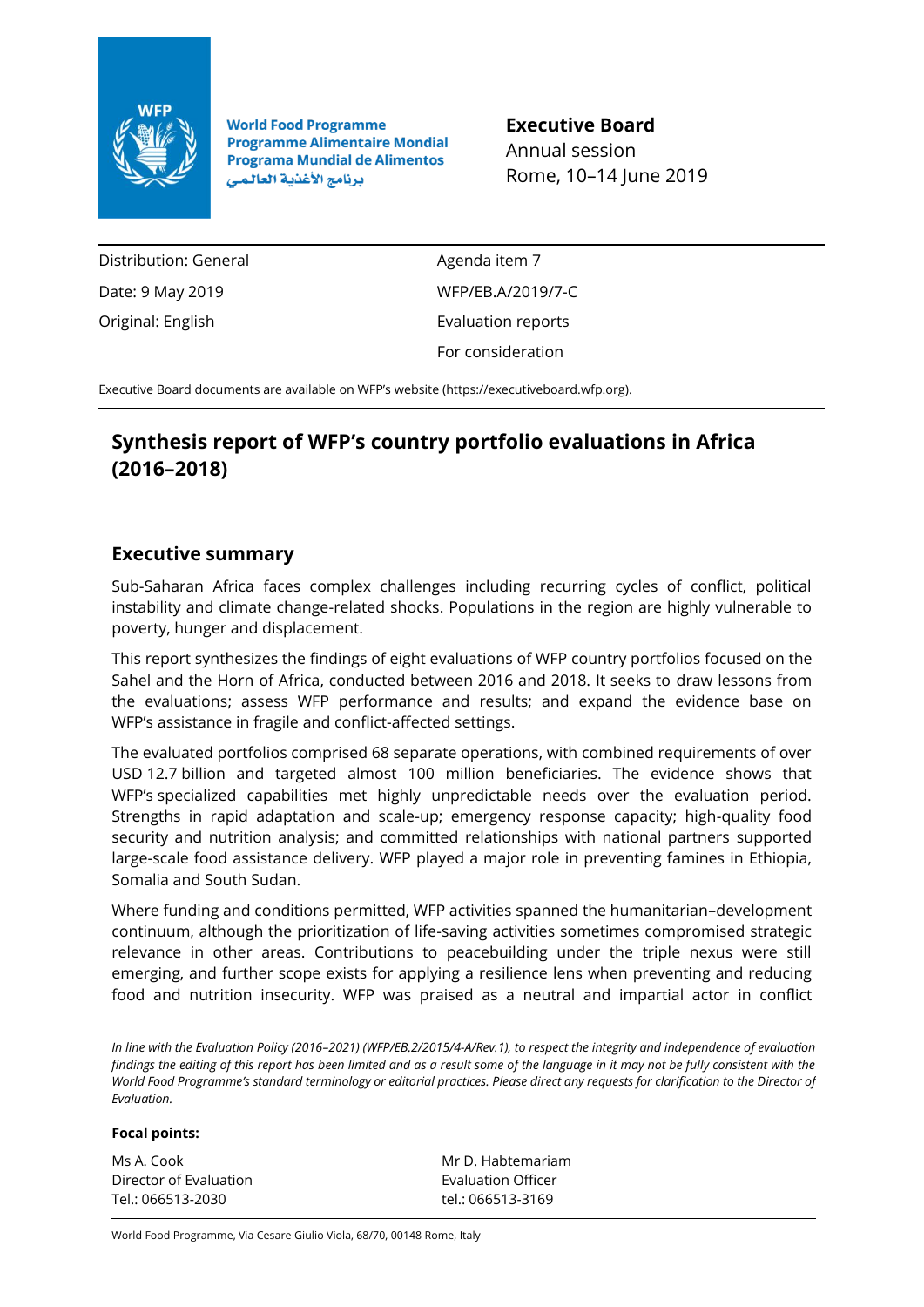situations, with assistance largely adhering to international humanitarian principles, albeit with challenges at local level.

Rapid descent into emergency conditions and gaps in leadership continuity compromised effective strategic planning, although the implementation of WFP's 2016 policy on country strategic plans promised future improvement. Performance was enhanced by a high tolerance of risk, willingness to innovate and an agile approach. Risk assessment and mitigation were unsystematic at times, and exit strategies were inconsistently in place. Approaches to gender were limited to including women rather than promoting transformative change, and commitments to accountability to affected populations were not adequately realized.

WFP was a leading and influential partner to host governments, although some opportunities to harness synergies with other United Nations agencies were missed or encountered practical barriers. Communication with donors was sometimes inadequate and/or inconsistent.

WFP faced difficult choices in volatile situations, particularly when balancing life-saving with ongoing development needs. The lessons from this synthesis report suggest that flexible advance planning and preparation, clear rationales for decisions and increased multi-year funding will help WFP strengthen strategic and operational linkages across the triple nexus. To support this shift, the report makes six recommendations. To enhance strategic planning, WFP should improve the availability and use of guidance on country strategic plan design; strengthen its financial and partnership base for development and peacebuilding; and address staffing and management arrangements in fragile contexts and protracted crises. To support operational improvement, WFP should develop regional operational plans for development and peacebuilding actions, applying a gender-transformative lens; systematize adherence to international humanitarian principles at the local level; and improve adherence to accountability to affected populations commitments.

# **Draft decision\***

The Board takes note of the synthesis report of WFP's country portfolio evaluations in Africa (2016–2018) set out in document WFP/EB.A/2019/7-C and the management response WFP/EB.A/2019/7-C/Add.1 and encourages further action on the recommendations, taking into account the considerations raised by the Board during its discussion.

# **1. Introduction**

 $\overline{a}$ 

# **1.1 Background and purpose**

- 1. Sub-Saharan Africa faces complex and interconnected challenges including extended cycles of conflict, political instability and climate change-related shocks. Populations in the region are highly vulnerable to poverty, hunger and displacement.
- 2. Shaped by the 2030 Agenda for Sustainable Development, the Sustaining Peace Agenda<sup>1</sup> and the Agenda for Humanity, $2$  the 'triple nexus' approach to addressing humanitarian, development and peacebuilding needs is gaining international momentum. The WFP

<sup>1</sup> Stimson Center. 2018. *The UN's new "Sustaining Peace" Agenda: A Policy Breakthrough in the Making*. [https://reliefweb.int/report/world/un-s-new-sustaining-peace-agenda-policy-breakthrough-making.](https://reliefweb.int/report/world/un-s-new-sustaining-peace-agenda-policy-breakthrough-making) 

 $2$  Agenda for Humanity. 2016. Webpage on Agenda for Humanity. [https://www.agendaforhumanity.org/agendaforhumanity.](https://www.agendaforhumanity.org/agendaforhumanity)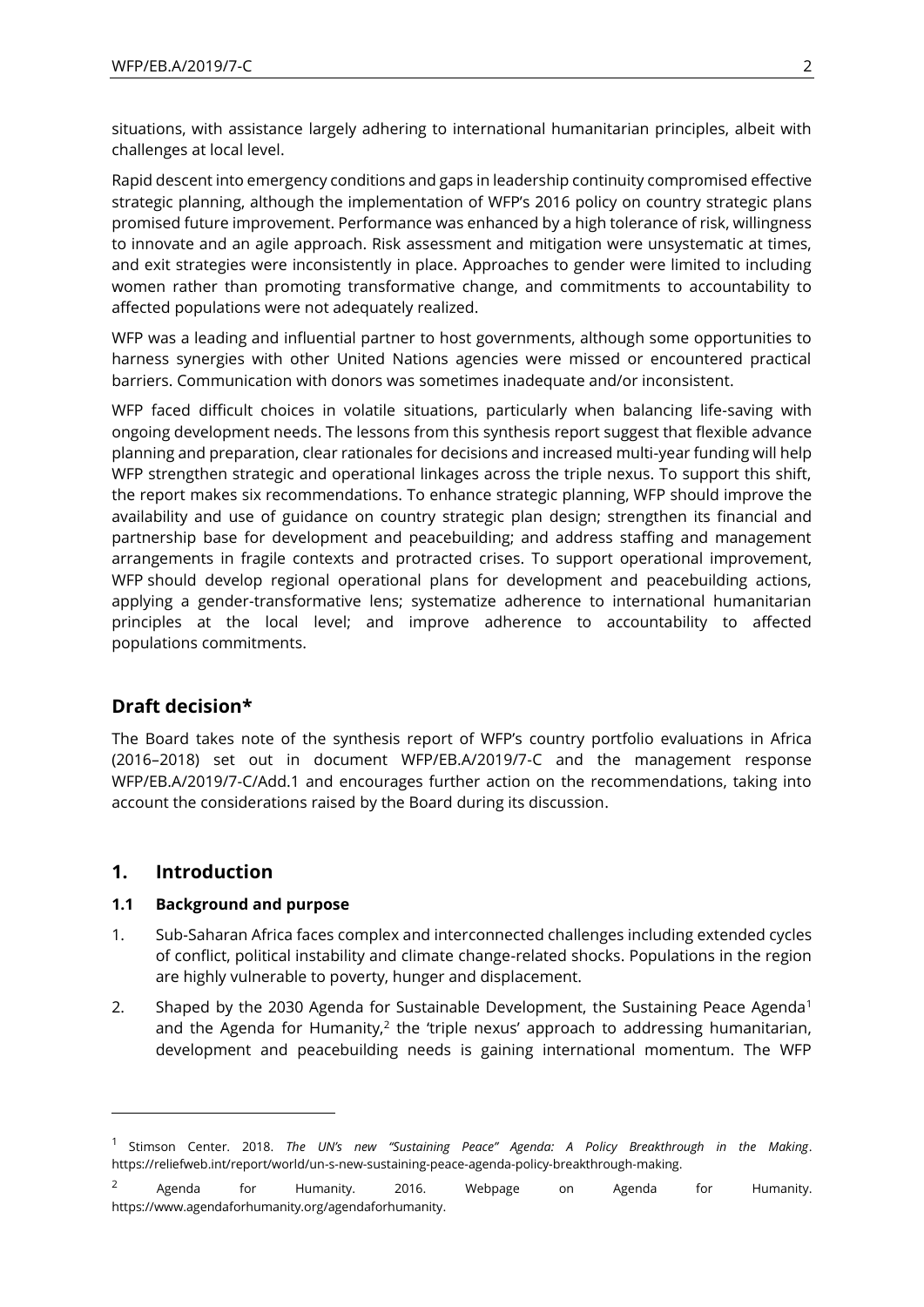Strategic Plan (2017–2021) articulates a shift from 'saving lives' to 'changing lives', focusing on the poorest and most marginalized people.<sup>3</sup>

3. This report brings together the findings of eight evaluations of WFP country portfolios in Africa, focused on the Sahel and Horn of Africa. It seeks to draw lessons from experience; assess WFP's performance and results; and contribute to the evidence base on WFP's assistance in fragile and conflict-affected settings.

### **1.2 Context**

4. A country portfolio evaluation assesses the strategic positioning, decision making, performance and results of all WFP work in a particular country. The eight county portfolio evaluations, included in this synthesis report, were conducted between 2016 and 2018 in Burundi, Cameroon, the Central African Republic, Ethiopia, Mali, Mauritania, Somalia and South Sudan (figure 1).

| Country<br>portfolio<br>evaluations            | Burundi<br>$(2011 - 2015)$ | Cameroon<br>$(2012 - 2017)$ | Central<br>African<br>Republic<br>$(2012 - 2017)$ | Ethiopia<br>$(2012 - 2017)$ | Mali<br>$(2013 - 2017)$ | Mauritania<br>$(2011 - 2015)$ | <b>Somalia</b><br>$(2012 - 2017)$ | South Sudan<br>$(2011 - 2016)$ |
|------------------------------------------------|----------------------------|-----------------------------|---------------------------------------------------|-----------------------------|-------------------------|-------------------------------|-----------------------------------|--------------------------------|
| Income status                                  | Low income                 | Lower-<br>middle-<br>income | Low income                                        | Low income                  | Low income              | Lower-middle<br>income        | Low income                        | Low income                     |
| Food insecurity                                | 30-35%                     | 20-25%                      | 50%                                               | 30-35%                      | 20-25%                  | 30-25%                        | 30-25%                            | 67%                            |
| <b>Stunting</b>                                | 31-58%                     | 31-58%                      | 31-58%                                            | 31-58%                      | 5-23%                   | $5 - 23%$                     | 5-23%                             | 31-58%                         |
| Wasting                                        | 10%                        | 10%                         | 10-16.7%                                          | 10%                         | 10-16.7%                | 10-16.7%                      | 10-16.7%                          | 10-16.7%                       |
| Gender Inequality<br>Index rank<br>(2017 data) | 114                        | 141                         | 156                                               | 121                         | 157                     | 147                           | n.a.                              | n.a.                           |

# **Figure 1: Key features**

5. The eight countries are highly vulnerable and volatile (figure 2). They include five Level 2 or 3 country-specific corporate emergencies<sup>4</sup> and two Level 2 or 3 regional corporate emergencies.<sup>5</sup> Region-wide challenges include conflict and climate-related events such as drought.

<sup>3</sup> WFP. 2017. *WFP Strategic Plan (2017–2021)*[. https://www.wfp.org/content/wfp-strategic-plan-2017-2021.](https://www.wfp.org/content/wfp-strategic-plan-2017-2021)

<sup>4</sup> Cameroon, Central African Republic, Mali, Somalia and South Sudan.

<sup>5</sup> The Sahel region, including Mali and Mauritania, and the Horn of Africa, affecting Ethiopia and Somalia.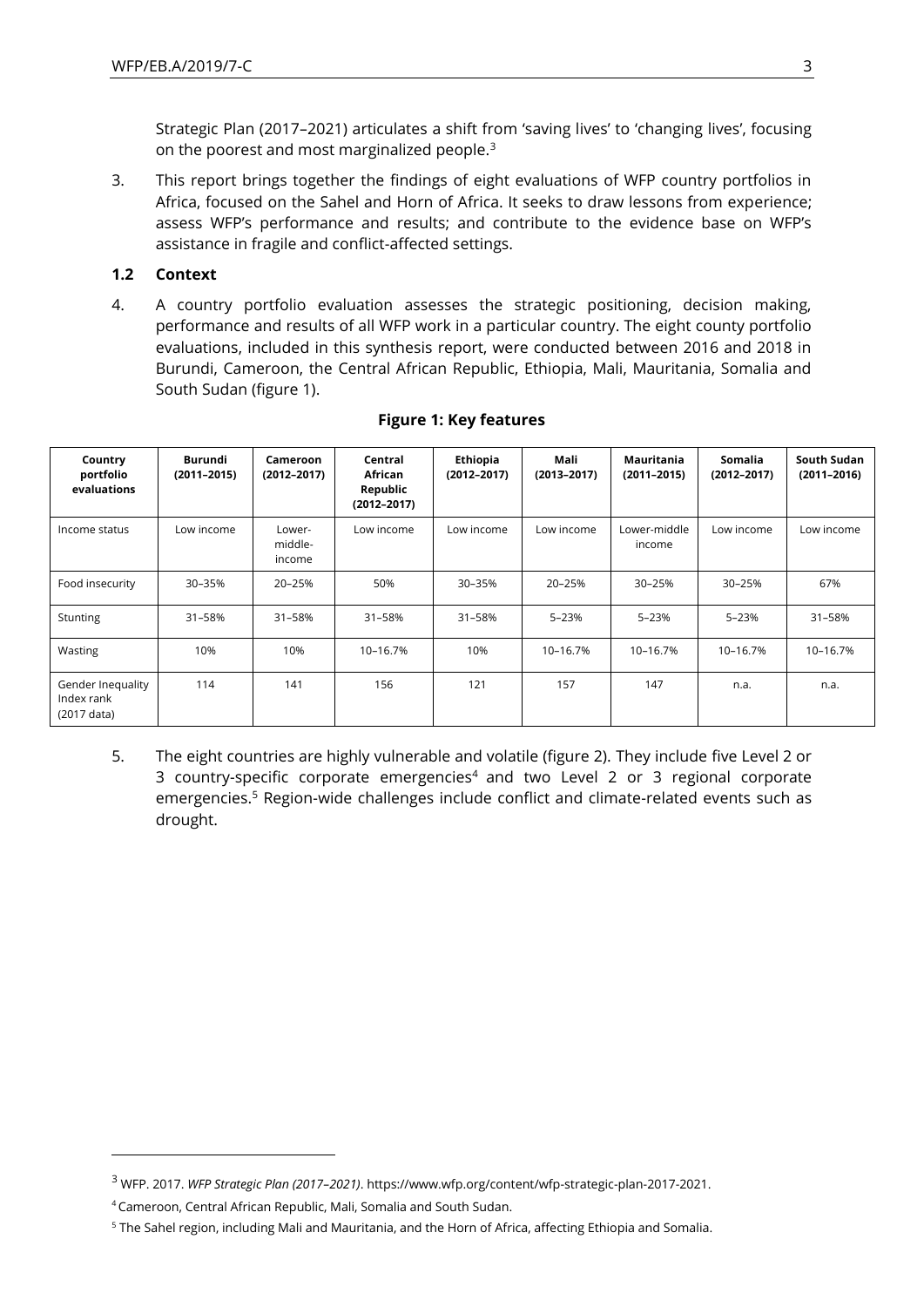

#### **Figure 2: Timeline of major events**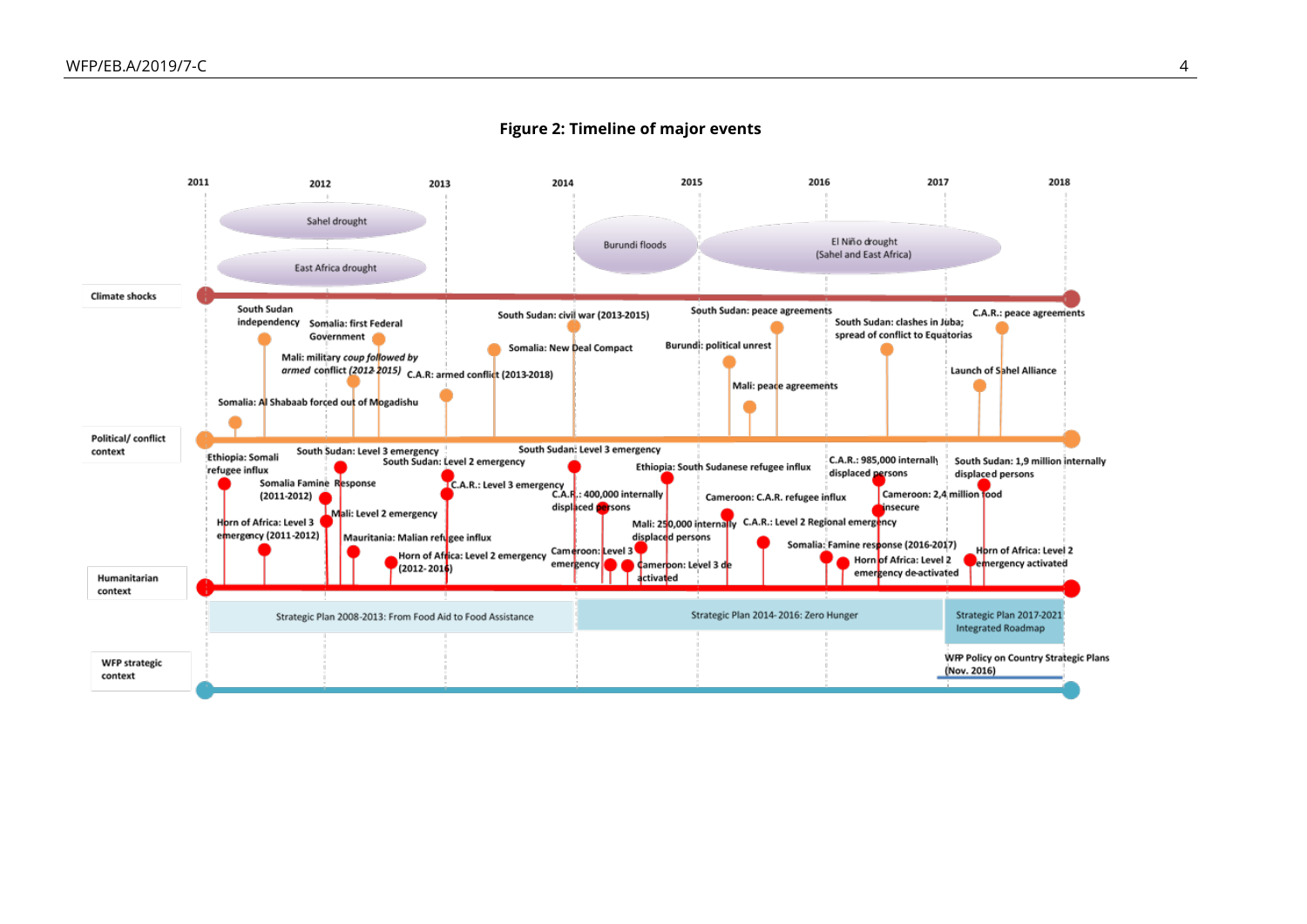### 6. Figure 3 provides further details on the country contexts.

| High poverty<br>levels             | Six countries are low income; two (Cameroon and Mauritania) are lower-middle income. <sup>6</sup> Four <sup>7</sup> rank in the<br>bottom ten countries of the 2017 Human Development Index; three <sup>8</sup> are in the lowest quartile. <sup>9</sup>                                                                                                                                                                                     |
|------------------------------------|----------------------------------------------------------------------------------------------------------------------------------------------------------------------------------------------------------------------------------------------------------------------------------------------------------------------------------------------------------------------------------------------------------------------------------------------|
| Vulnerability to<br>climate-change | Climatic variations - particularly irregular rainfall, coupled with population growth, migration and land<br>degradation, increase desertification. <sup>10</sup> Recurrent droughts occur across the region.                                                                                                                                                                                                                                |
| Food insecurity                    | The prevalence of food insecurity is 20-25 percent of the total populations in Mali, Mauritania and Somalia;<br>30-35 percent in Burundi, Cameroon and Ethiopia; 50 percent in the Central African Republic; and<br>67 percent in South Sudan.                                                                                                                                                                                               |
| <b>Nutrition</b>                   | Stunting reached rates between 31 and 58 percent in some regions in Burundi, Cameroon, the Central<br>African Republic, Ethiopia and South Sudan and between 5 and 23 percent in Mali, Mauritania and Somalia.<br>Wasting rates are equal to or below 10 percent in Burundi, Cameroon and Ethiopia and above (with<br>variations between 10-16.7%) in the Central African Republic, Mali, Mauritania, Somalia and South Sudan. <sup>11</sup> |
| Conflict and<br>instability        | All countries except Mauritania experienced conflict or civil unrest between 2011 and 2017. Burundi, the<br>Central African Republic, Mali, Somalia and South Sudan experienced widespread conflict with massive<br>population displacements and disrupted services. The Somali region of Ethiopia and the Far North of<br>Cameroon saw localized conflicts.                                                                                 |
|                                    | The Central African Republic, Mali, Somalia and South Sudan have hosted United Nations and African Union<br>peacekeeping and stabilization forces.                                                                                                                                                                                                                                                                                           |
| Refugees/IDPs                      | All countries except Mali hosted refugees fleeing regional conflict; all except Mauritania had IDPs.                                                                                                                                                                                                                                                                                                                                         |
| Gender                             | Four countries <sup>12</sup> rank in the bottom 20 of the Gender Inequality Index (2018); Burundi and Ethiopia are in<br>the lowest quintile. Gender challenges include legal and cultural barriers for women; early marriage; and<br>gender-based violence.                                                                                                                                                                                 |
| Protection                         | Protection challenges arising from conflict included lack of physical safety; killing and kidnapping of civilians;<br>child labour; torture and other ill-treatment of civilians; and rape as a weapon of war.                                                                                                                                                                                                                               |
| Humanitarian<br>access             | All except Burundi faced major challenges to humanitarian access as well as attacks on and kidnapping of<br>humanitarian workers and theft of humanitarian supplies.                                                                                                                                                                                                                                                                         |

### **Figure 3: Country contexts**

<sup>6</sup> [https://data.worldbank.org/indicator/NY.GNP.PCAP.CD?locations=XM-XD-XT-XN.](https://data.worldbank.org/indicator/NY.GNP.PCAP.CD?locations=XM-XD-XT-XN)

<sup>7</sup> Burundi, the Central African Republic, Mali and South Sudan.

<sup>8</sup> Cameroon, Ethiopia and Mauritania.

<sup>9</sup> [http://hdr.undp.org/en/composite/HDI.](http://hdr.undp.org/en/composite/HDI) No measurement available for Somalia.

<sup>10</sup> Sources [: https://www.un.org/africarenewal/magazine/december-2013/sahel-one-region-many-crises](https://www.un.org/africarenewal/magazine/december-2013/sahel-one-region-many-crises) and CPEs.

<sup>&</sup>lt;sup>11</sup> Source: CPEs.

<sup>&</sup>lt;sup>12</sup> Cameroon, the Central African Republic, Mali and Mauritania.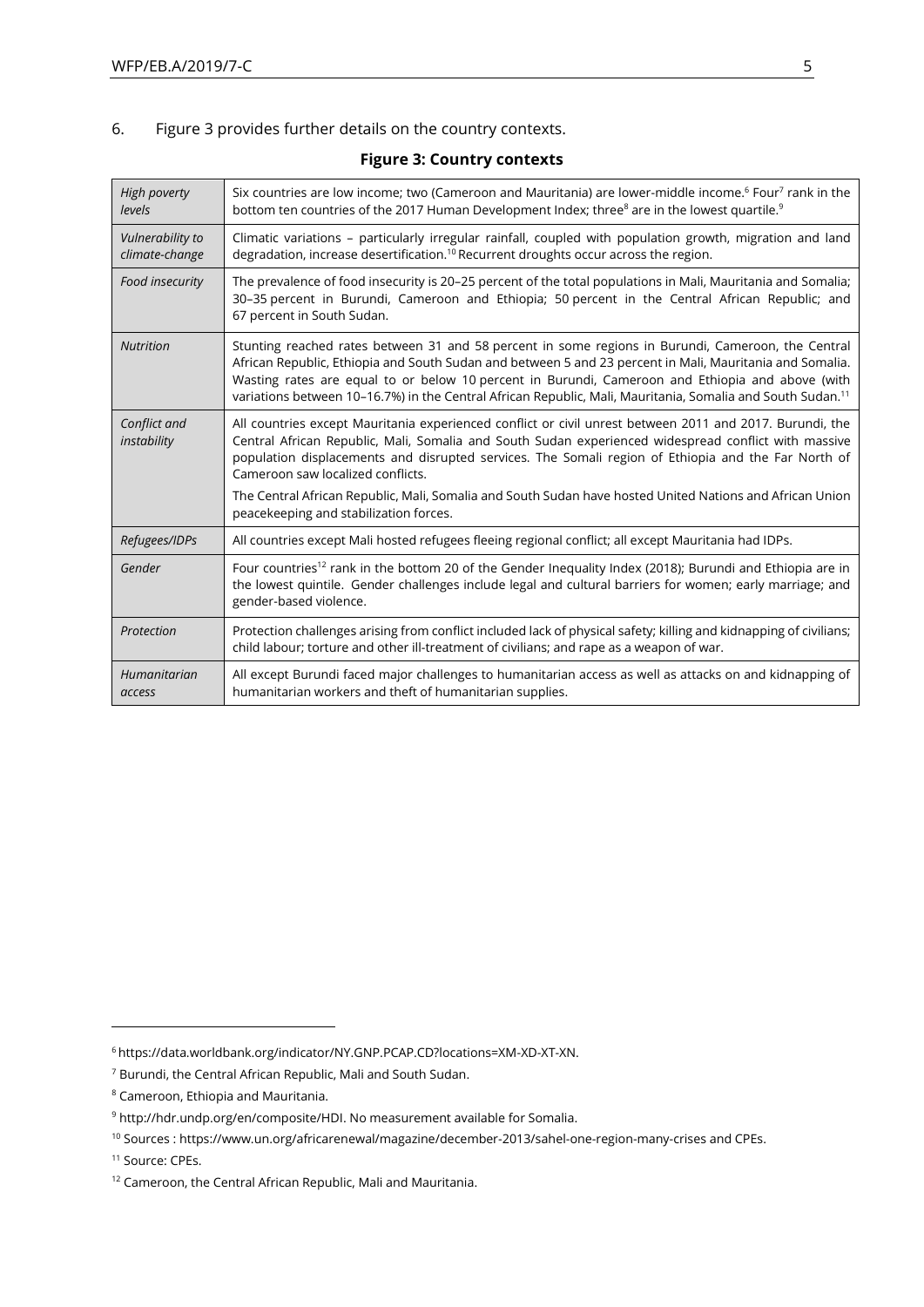### **1.3 WFP portfolios**

- 7. The eight evaluated portfolios included 68 separate operations. They had combined requirements of over USD 12.7 billion and targeted almost 100 million beneficiaries. Annex i provides details of their content. The portfolios shared the following features:
	- $\triangleright$  They covered the continuum from emergency response to recovery and development, with emergency operations a major component.
	- ➢ General food assistance, nutrition activities, school feeding; food assistance for assets (FFA); and food assistance for training (FFT) were implemented in all eight countries; resilience activities were carried out in six countries and disaster risk reduction work in five.
	- $\triangleright$  All portfolios included capacity strengthening and other technical assistance, and all used mixed modalities (cash-based and in-kind transfers).
	- $\triangleright$  Refugees and/or internally displaced persons (IDPs) were targeted in all eight.
	- $\triangleright$  Forty-five special operations provided logistics and telecommunications in seven of the eight countries,<sup>13</sup> including common services for the humanitarian community.
- 8. All eight portfolios faced funding shortages (figure 4). On average, WFP secured 59 percent of the required funding. Constraints included donor fatigue; low visibility of crises; and the suspension of funding arising from adverse political situations or institutional instability. In four countries, WFP's funding targets were considered overambitious.



#### **Figure 4: Funding availability**

#### **1.4 Methodology**

- 9. This synthesis extracted data systematically using structured codes through ATLAS.ti software. The data was triangulated through the qualitative analysis of reports and supplemented by interviews with staff of WFP country offices, regional bureaux and headquarters. Findings were validated by an internal reference group comprising programme staff from country offices, regional bureaux and headquarters, including through a workshop in February 2019.
- 10. Limitations of the report include its dependence on its component studies for valid and reliable findings, and data gaps, particularly at the outcome level, which hampered aggregation. Results data were generated from WFP internal sources, triangulated with

*Source*: Data from WFP country portfolio evaluations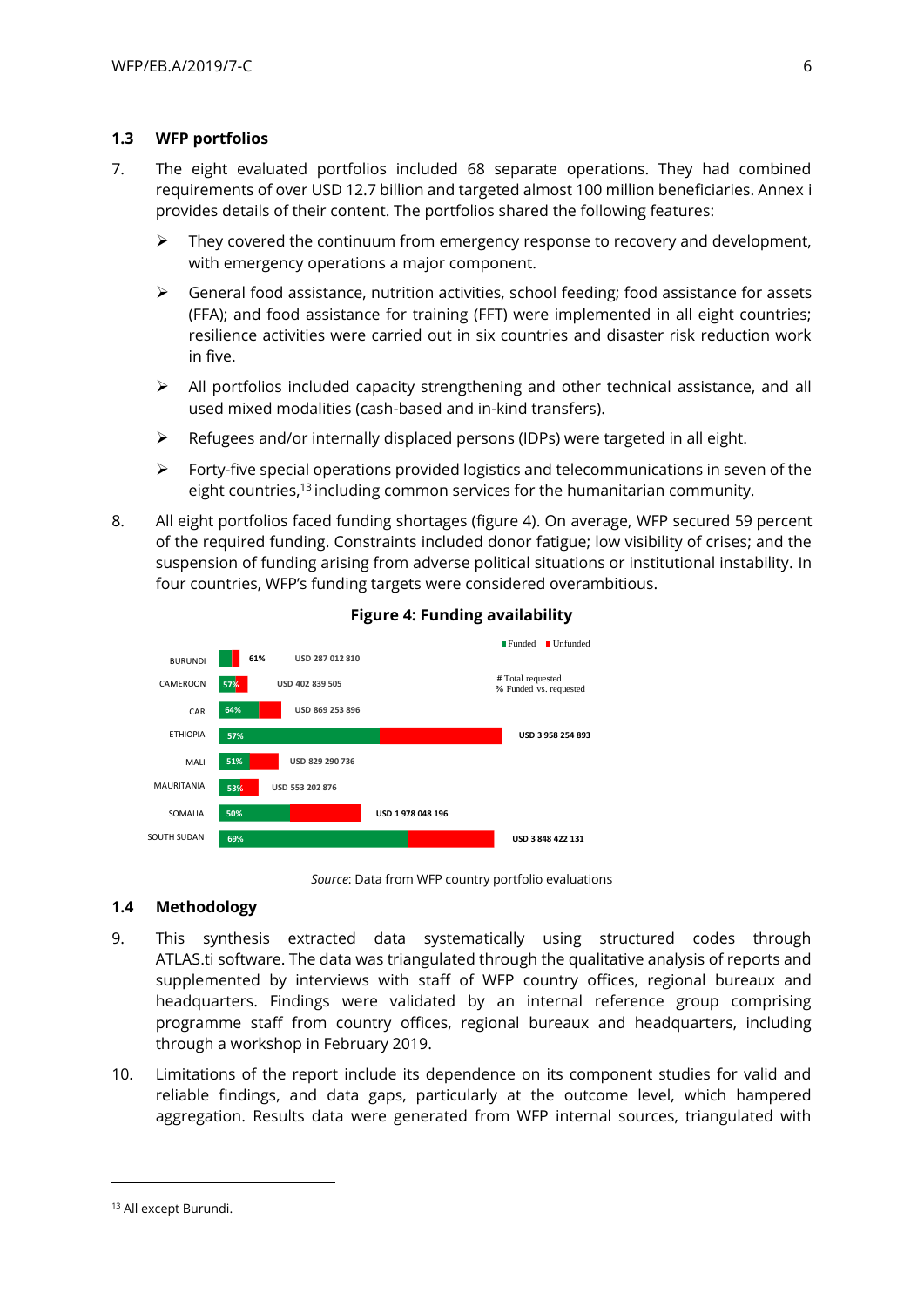evaluations. The findings of this synthesis reflect the eight portfolios evaluated; they do not represent the full WFP global portfolio.

# **2. Findings**

 $\overline{a}$ 

### **2.1 Alignment and strategic positioning**

- 11. **Relevance to needs:** All eight country portfolios were appropriately designed for the country conditions at the time of design. Under conditions of stability, as in Burundi, Cameroon, Mali and Mauritania, portfolios were development-focused; in the Central African Republic and Ethiopia, emergency and development activities were combined; and in Somalia and South Sudan, designs were mainly emergency-focused. Individual activities were largely relevant to beneficiary needs, except for some resilience activities (see paragraph 43). However, the needs of certain IDP groups were not met in Ethiopia and Somalia.<sup>14</sup>
- 12. **Adapting to volatility:** Outbreaks of conflict, civil war and natural disasters caused humanitarian needs to fluctuate dramatically in all eight countries. WFP swiftly reoriented its operations to address emergency conditions, launching major responses to drought in Ethiopia in 2015/2016 and in Somalia in 2017 and the outbreak of nationwide civil war in the Central African Republic in 2013. In Cameroon, it transformed a small development-focused portfolio into a major emergency response following a massive influx of refugees in 2014.
- 13. **Prioritizing life-saving activities:** Facing acute emergency conditions and funding shortages, WFP prioritized life-saving operations in all eight countries. However, the cessation of development-focused activities sometimes compromised WFP's strategic relevance, interrupting continuity with communities and leaving some needs unmet. In Cameroon, for example, school meals, community cereal banks and nutritional support were discontinued when the 2014 emergency hit.
- 14. **Strategic gaps:** There were gaps or weaknesses in strategic planning in six portfolios. Cameroon, the Central African Republic, Ethiopia and Somalia, for example, lacked overarching strategies for several years. Meanwhile, strategies in Mali and Mauritania were overtaken by events (refugee flows and the outbreak of conflict, respectively). In South Sudan, WFP did not proactively adapt its strategic approach to an acute, multi-year crisis. In Burundi, however, WFP's 'far sighted and realistic' recognition of potential conflict supported swift emergency mobilization when political unrest occurred.
- 15. **Shift to country strategic plans:** Between 2018 and 2019, all eight country offices implemented WFP's 2016 policy on country strategic plans. A country strategic plan (CSP) was implemented in Cameroon, while in the other countries, one-year interim CSPs (ICSPs) or transitional ICSPs were put in place (figure 5).

<sup>&</sup>lt;sup>14</sup> The needs of IDPs displaced by conflict in Ethiopia and those of IDPs in urban areas/adolescent girls in Somalia following the drought.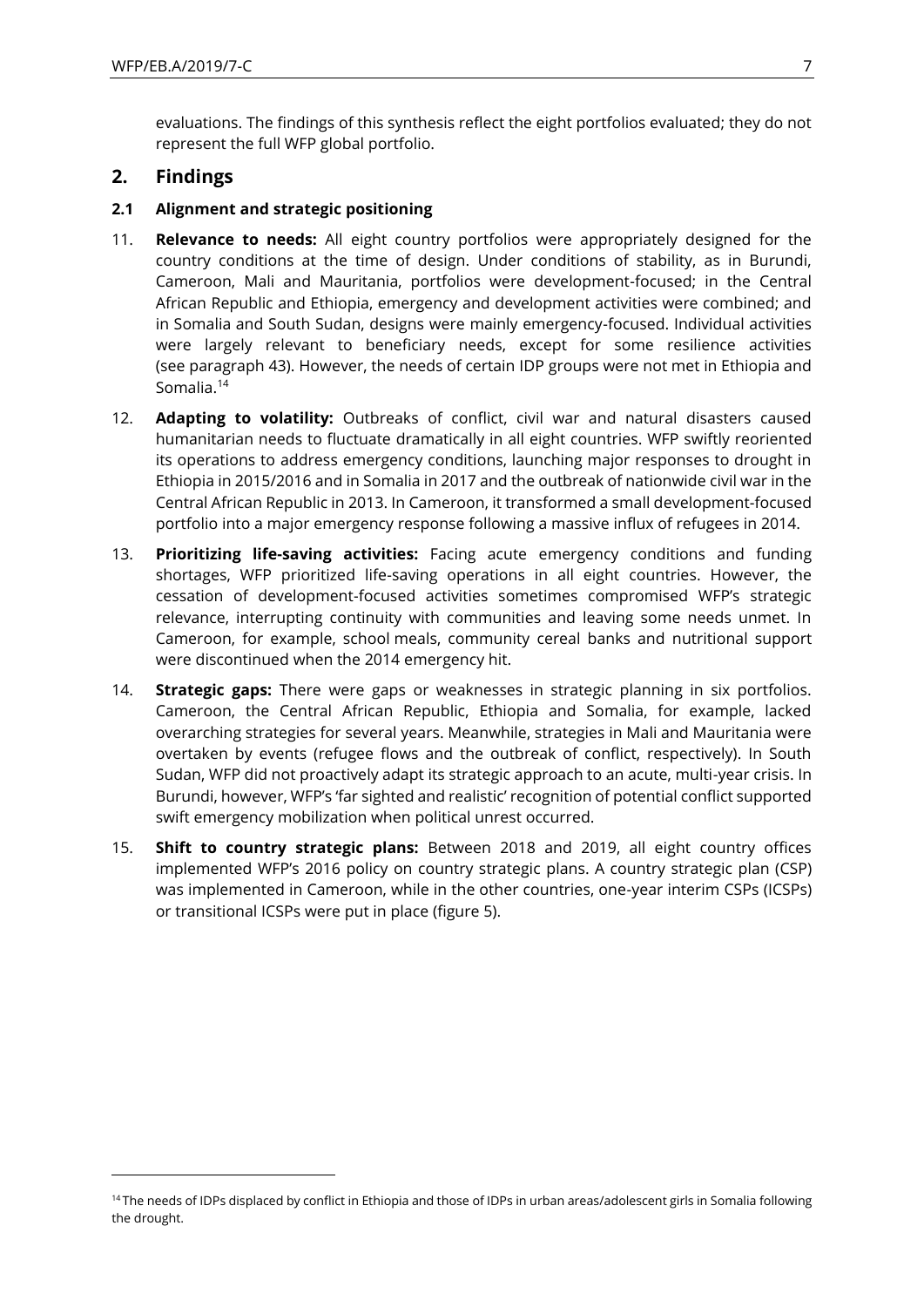

### **Figure 5: Country strategic planning shifts**

- 16. The CSPs<sup>15</sup> in Cameroon, the Central African Republic and Mali, which were in place at the time of evaluation, were all relevant to needs and lent greater strategic coherence and vision to WFP's planning in all three countries. In the Central African Republic, for example, the ICSP helped recalibrate the balance between emergency response and early national recovery.
- 17. **Coherence with national priorities:** Portfolios were mostly aligned with national policies and priorities, although there were some activity-level gaps in Cameroon and Somalia.<sup>16</sup> Nutrition and school feeding activities in four countries were implemented directly through national programmes. CSPs facilitated strategic alignment, including for recovery and peacebuilding in Cameroon, the Central African Republic and Mali. Portfolios in Cameroon, Ethiopia and Mauritania encountered challenges in balancing national and WFP targeting priorities, requiring negotiation and compromise.
- 18. **Coherence with United Nations frameworks:** In all eight countries, portfolios cohered with United Nations frameworks, including United Nations development assistance frameworks and humanitarian response plans or their equivalent. WFP was an active partner in the development of these frameworks in all countries. CSP development also helped define WFP's role within the wider United Nations response in Cameroon, the Central African Republic and Mali.
- 19. **Donor priorities influencing choices:** In all eight countries, donor preferences regarding activity selection, targeting and transfer modalities shaped WFP strategic choices. Individual donor influence was magnified by a narrow donor base in Burundi, the Central African Republic and Mali. In at least five countries, differing donor positions on transfer modalities and resilience proved challenging to reconcile.
- 20. **Limited gender sensitivity in design:** Seven portfolios<sup>17</sup> lacked adequate gender analysis to inform design. Following the implementation of the 2015–2020 Gender Policy, however, gender analysis was conducted in Ethiopia and Somalia, and gender mainstreaming was stepped up in five portfolios. Overall, designs still focused on "including women" rather than transformative change such as increasing women's participation in decision making and resource management or ensuring leadership. Targets were oriented towards "equal participation", in line with WFP's corporate indicators, although the evaluations of the portfolios in Cameroon and the Central African Republic critiqued the indicators' limitations. CSP<br>
11 CSP<br>
11 CSP<br>
11 CSP<br>
11 CSP<br>
11 CSP<br>
11 CSP<br>
11 CSP<br>
11 CSP<br>
11 CSP<br>
11 CSP<br>
11 CSP<br>
11 CSP<br>
12 Defined<br>
12 Definition<br>
12 ICSP<br>
12 Definition<br>
12 ICSP<br>
12 Definition<br>
12 ICSP<br>
12 Per South Sudan.<br>
13. Coherence wi

<sup>15</sup> References to CSPs include ICSPs and transitional ICSPs.

<sup>&</sup>lt;sup>16</sup> These were the discontinuation of support to nationally prioritized community cereal banks in Cameroon, and a limited fit between state-level resilience-building strategies and WFP interventions in Somalia.

<sup>&</sup>lt;sup>17</sup> All except South Sudan.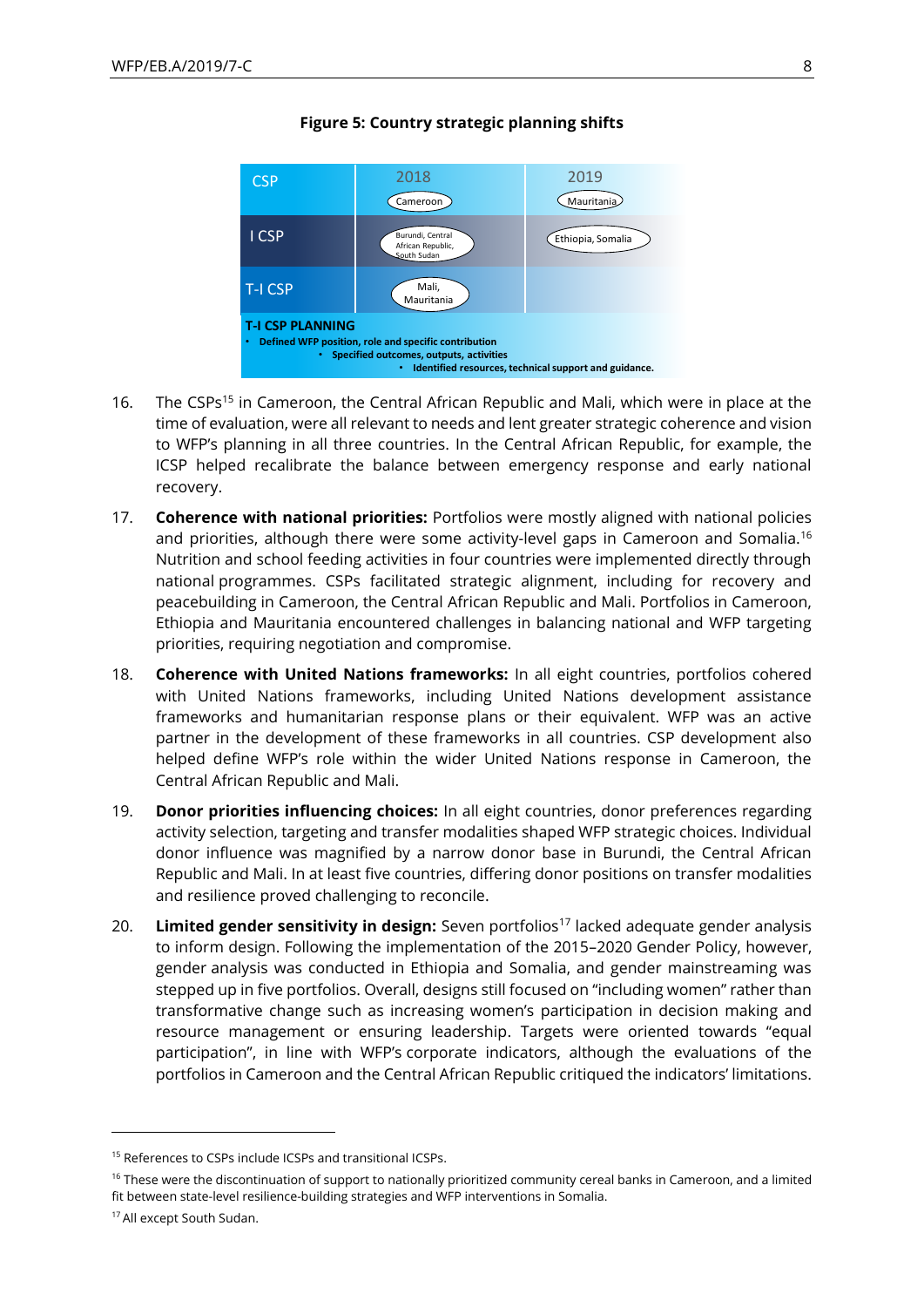Country offices in Ethiopia, Somalia and South Sudan developed dedicated gender strategies.

- 21. **Limited protection analysis:** WFP used available data to ensure protection-sensitive programme design in Mali, Somalia and South Sudan but missed opportunities to apply available information and/or lacked adequate engagement on the issue with national stakeholders in Cameroon, the Central African Republic and Somalia.
- 22. **Variable internal coherence:** The design of portfolios in the Central African Republic, Ethiopia and Mali harnessed strong internal synergies, but opportunities were missed elsewhere. CSP preparation in Cameroon and the Central African Republic also supported a more integrated approach.

### **2.2 Strategic decision making and choices**

- 23. **Factors influencing decision making:** Beyond operational conditions and funding, the following factors informed WFP's strategic choices: consultations with national stakeholders; use of learning and evidence; risk assessment and mitigation; and human resources.
- 24. *Consultation with national stakeholders:* WFP consulted extensively with national stakeholders to prepare strategies and plans in six countries, for example, through a year-long dialogue with partners in South Sudan. CSP development processes supported consultations in Cameroon, the Central African Republic and Mali, including a 2017 zero hunger review in Cameroon.
- 25. *Use of learning and evidence:* The eight country offices applied food security and nutrition analysis to inform strategic choices. However, conflict, fragility or capacity analysis was insufficiently conducted or applied, and some designs had information gaps, for example on the underlying causes of food security and undernutrition (Mali and Mauritania) and nutrition status (the Central African Republic and Ethiopia). Only in Burundi, Cameroon and Somalia were the findings from evaluations and reviews adequately applied to inform portfolio design.
- 26. *Risk assessment and mitigation***:** Portfolios in Cameroon and Somalia incorporated comprehensive risk management and mitigation procedures. The others, however, had gaps, such as insufficient analysis in some key risk areas (the Central African Republic, Mali and Mauritania) and gaps in plans for monitoring against mitigation plans (South Sudan). In Somalia, WFP adopted a risk-sensitive approach, operating only in areas where it could physically monitor operations, while in South Sudan a high level of risk-tolerance enabled WFP to reach even security-challenged areas.
- 27. *Lack of staffing continuity***:** In five countries, gaps in management and staff continuity constrained the quality of WFP's strategic planning. Linked to gaps in strategic planning (see paragraph 14), this also compromised WFP's reputation and visibility, for example in Ethiopia.

#### **2.3 Working in partnerships**

28. **Approaches to partnership***:* The emphasis on working through partnerships of the 2016 CSP policy was gradually adopted in all eight country offices. Partners praised WFP's strong technical and adaptive capacities, its transparency and openness and its proactive engagement with partners. In Cameroon and Ethiopia, however, WFP's reputation as a mainly emergency-focused organization limited its potential engagement in developmentoriented initiatives.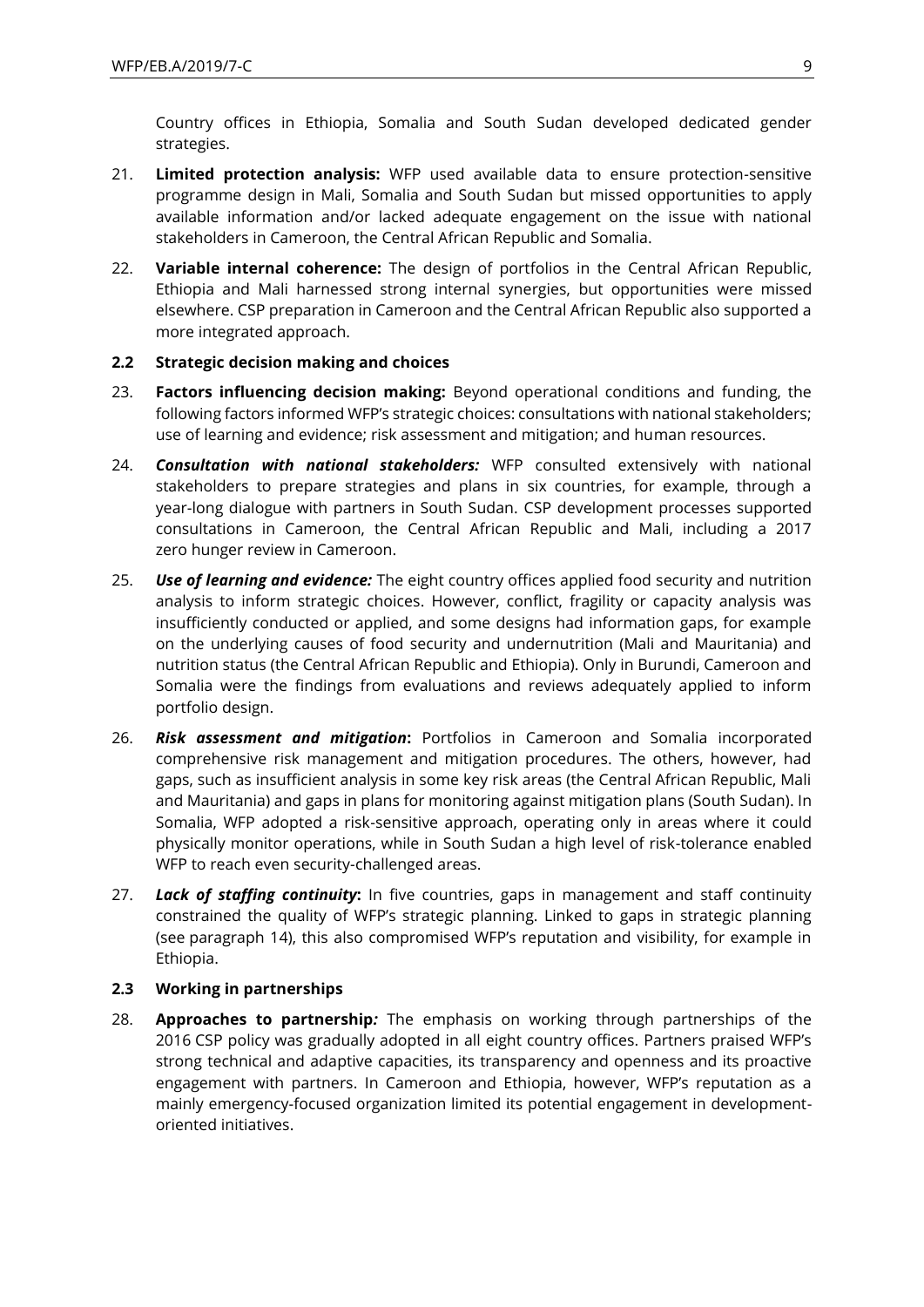- 29. **Cluster system and working groups:** WFP led the logistics and emergency telecommunications clusters and co-led the food security cluster or working groups in seven countries.<sup>18</sup> It also participated in clusters and working groups on protection, education, nutrition, gender-based violence, and camp coordination and management. Its cluster leadership or co-leadership was considered efficient and effective, although some strategic and operational coordination weaknesses were found in the Central African Republic, Somalia and South Sudan.
- 30. **National government partnerships:** WFP was a leading and influential partner to host governments, despite challenging institutional environments. Roles varied according to conditions: in Ethiopia, WFP provided strategic partnership for nationally-led programmes; in the Central African Republic, Mali and Somalia it also acted as a service provider where the state was temporarily absent or weak. Tensions and trade-offs between national and WFP priorities, such as on targeting (see paragraph 16), were generally managed well and without detriment to relationships.
- 31. **United Nations and Rome-based agency coordination:** Operational coordination with United Nations agencies including the other Rome-based agencies encompassed joint needs assessments; food security surveys; data-sharing (e.g. on refugee status registration) and joint implementation in school feeding, asset creation/resilience programming and the prevention of malnutrition, as well as REACH<sup>19</sup> initiatives. However, in six countries, practical barriers including diverse programming cycles, resource capacities and funding streams impeded planned synergies. Rome-based agency coordination was not optimized in Cameroon, Ethiopia, Somalia and South Sudan with challenges including financial constraints and the limited field presence of WFP sister agencies.
- 32. **Donor partnerships:** Despite challenges in reconciling diverse donor priorities (see paragraph 19), WFP had generally strong country-level partnerships with donors. Relationships were reinforced through extensive consultations on strategic planning (see paragraph 24). However, in Cameroon, Ethiopia and Mauritania communication gaps created the perception that WFP transparency or information sharing was limited. This difficulty also arose where donors lacked physical presence in the country during crisis periods, such as in the Central African Republic and Mali.
- 33. **Cooperating partner relationships:** Relationships with cooperating partners were close and mutually beneficial in all eight countries. Challenges included the limited capacity of cooperating partners in all countries and high volumes/short-durations of field-level agreements in Mauritania.

#### **2.4 Performance and results**

- 34. *Geographic targeting***:** Six of the evaluations found challenges in geographic targeting. These included differences between national and WFP priorities (see paragraph 17); information gaps arising from access limitations, particularly in conflict-affected countries; weak internal synergies; and inconsistent approaches used by United Nations agencies.
- 35. *Beneficiary targeting* was generally effective in six countries but suffered some activity-level weaknesses. These included the insufficient prioritization of vulnerable populations in nutrition and school feeding in Burundi, the Central African Republic and Somalia; inconsistent resistance of local political pressure in Mauritania; and differing approaches

<sup>&</sup>lt;sup>18</sup> Not relevant in Burundi. In Ethiopia, the logistics cluster was activated to support the Government's emergency response to an impending food crisis, not to provide direct logistics coordination for other humanitarian agencies. In Mauritania, the logistics cluster was focused on providing information but did not include any WFP logistics services to United Nations agencies or NGOs.

<sup>&</sup>lt;sup>19</sup> Renewed Efforts Against Child Hunger.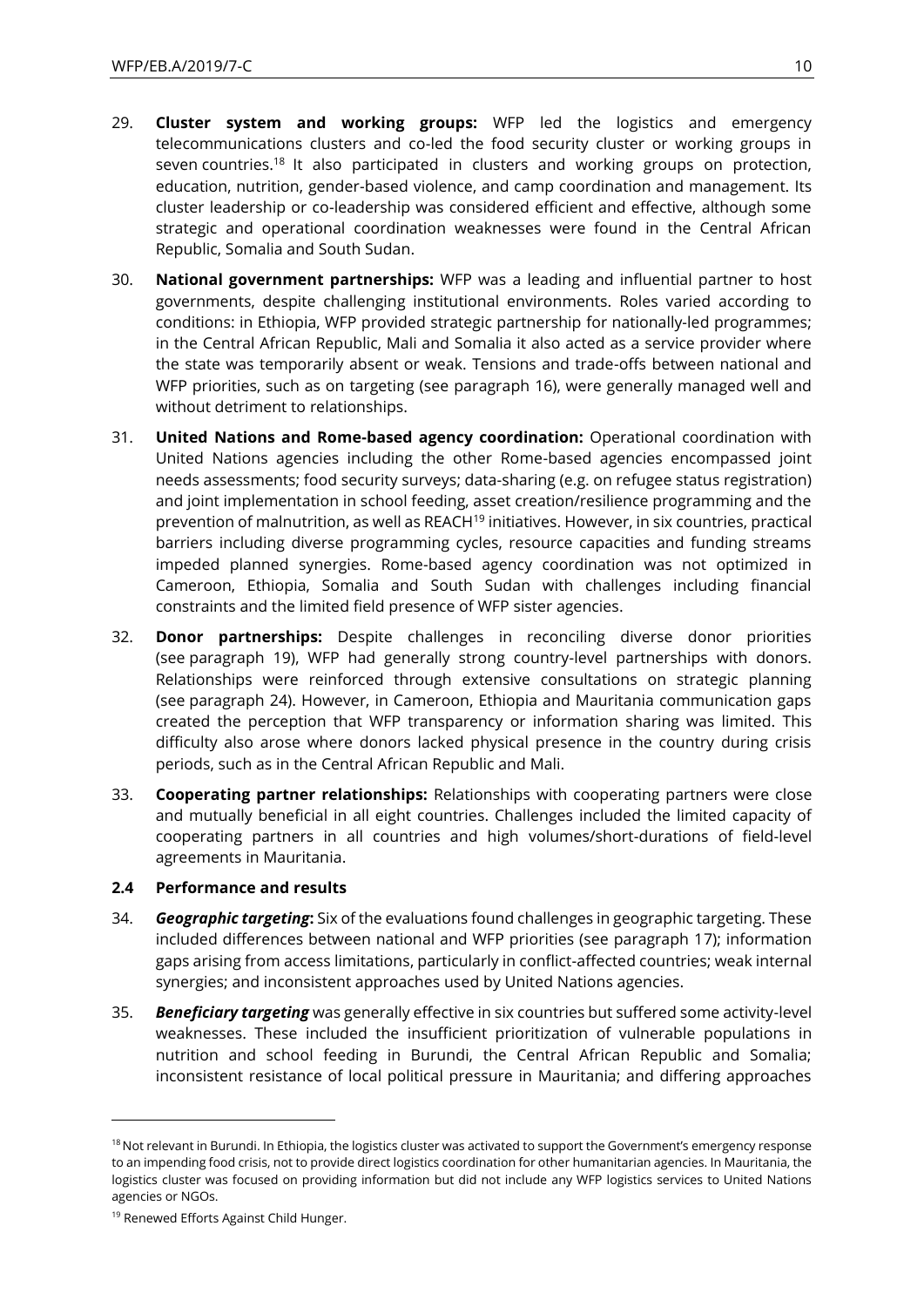used by United Nations agencies in the Central African Republic and Mali. WFP SCOPE beneficiary registration system addressed weaknesses in refugee/IDP targeting in five countries from 2016 onwards, improving accuracy and reducing inclusion and exclusion errors.

36. **Monitoring** suffered from limitations in data availability, quality and reliability, particularly at the outcome level. There were improvements after 2014, however, when new corporate tools and guidance became available to support implementation of the WFP Strategic Results Framework (2014–2017).

### **2.4.1** *Portfolio outputs*

 $\overline{a}$ 

37. WFP reached on average 90 percent of directly targeted beneficiaries across the eight portfolios between 2011 and 2017 (figure 6). Planned caseloads varied significantly in all countries.



**Figure 6: Planned versus actual beneficiaries by year**

Actual Planned but not achieved Portion of actual achieved beyond planned **#** Total planned % achieved vs. planned

38. Overall, WFP achieved its planned targets most consistently for general food assistance. It reached 84 percent of planned beneficiaries for nutrition activities, 78 percent of those for FFA/FFT and 77 percent of those for school feeding activities (figure 7).

**Figure 7: Percentage of planned targeting that was achieved, by activity (2011–2017, eight countries)**



*Source:* Data from WFP country portfolio evaluations <sup>21</sup>

39. **Delivering less food than planned:** Overall, 94 percent, or over USD 442 million, of planned cash-based transfers were made (figure 8). Around 59 percent of planned food distribution (over 4 million mt) took place (figure 9). These shortfalls meant reduced consumption days

Source: Standardized project report data<sup>20</sup>

<sup>&</sup>lt;sup>20</sup> Figure 6 uses standardized project report data provided by the Office of Evaluation to show the total beneficiaries from each year in all eight countries. This avoids the risk of double counting when aggregating multiple years. The overall percentage achieved is based on dividing the sum of all actual beneficiaries by the sum of all planned beneficiaries (across all eight countries from 2011–2017).

<sup>&</sup>lt;sup>21</sup> Figure 7 uses data from WFP country portfolio evaluations to show the percent of actual and planned beneficiaries across all eight countries from 2011–2017 for each of four main activity categories; these categories are not mutually exclusive or exhaustive.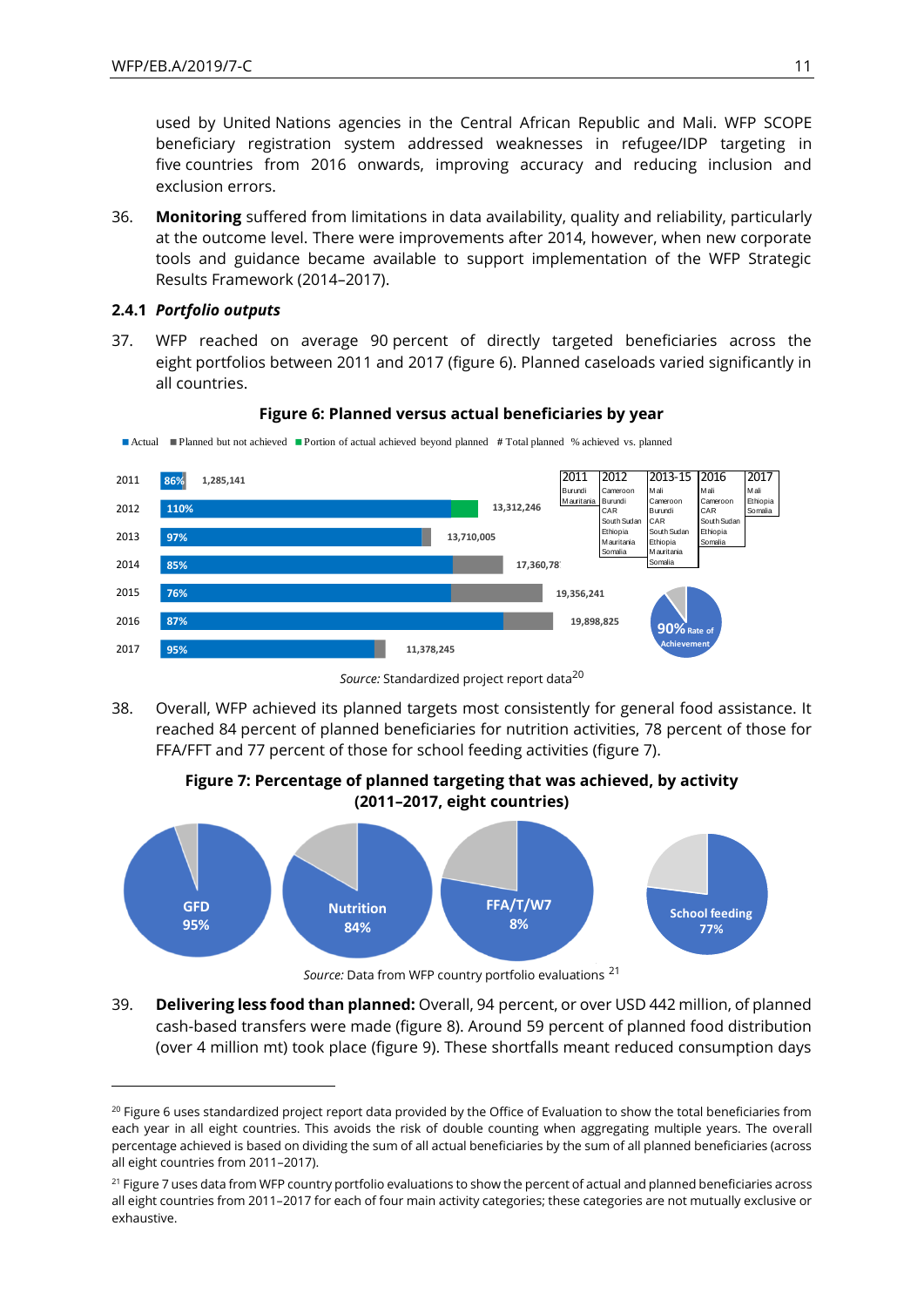and food volumes for beneficiaries, particularly for early recovery and livelihood activities when life-saving activities had to be prioritized (see paragraph 13).

### **Figure 8: Comparison of planned and actual cash-based transfer distribution (***USD***)**



*Source:* Data from WFP country portfolio evaluations

#### **Figure 9: Comparison of planned and actual metric tons of food distributed (***mt***)**

**Combined regional totals: planned vs. actual commodity distribution**





40. **Transfer modalities:** The use of cash-based transfers increased significantly over time, from a combined planned total of USD 6.4 million in 2012 to USD 79.6 million in 2016. Compared with in-kind delivery alone, cash-based transfers were associated with increased food and nutrition security in six countries. For example, in the Central African Republic and South Sudan, beneficiaries who received vouchers had better food consumption and dietary diversity scores than those who received only food. Camp-based beneficiaries who received a combination of cash and food in Ethiopia had lower malnutrition rates and higher dietary diversity scores than those who received food only. Where conditions permitted its use, cash was beneficiaries' preferred option in six countries because it improved their ability to purchase fresh foods; facilitated greater dietary diversity; and increased beneficiary decision making regarding food. in all eight portfolios. Instead, it means that WFP was found to mean the portfolio solution of the means that WFP was found to mean the star of the mean of the mean of the mean of the mean of the mean of the means that w

### **2.4.2** *Outcomes*

 $\overline{a}$ 

41. Bearing in mind data limitations (see paragraph 36), figure 10 reflects the performance of WFP assessed by ten outcome indicators $22$  for which data are available across the eight portfolios for 2014-2017.<sup>23</sup> In most countries, WFP met or almost met its targets for malnutrition-related indicators (recovery, mortality, default and non-response rates) and for

 $22$  Food consumption score (acceptable), diet diversity score (average), coping strategy index, community asset score, recovery rate, mortality rate, default rate, non-response rate, enrolment rate and retention rate.

<sup>&</sup>lt;sup>23</sup> The methodology applied was a frequency analysis of progress against sample indicators per year. Thus, a green code for diet diversity score (DDS) in 2014 does not indicate the average DDS value for all operations where DDS was measured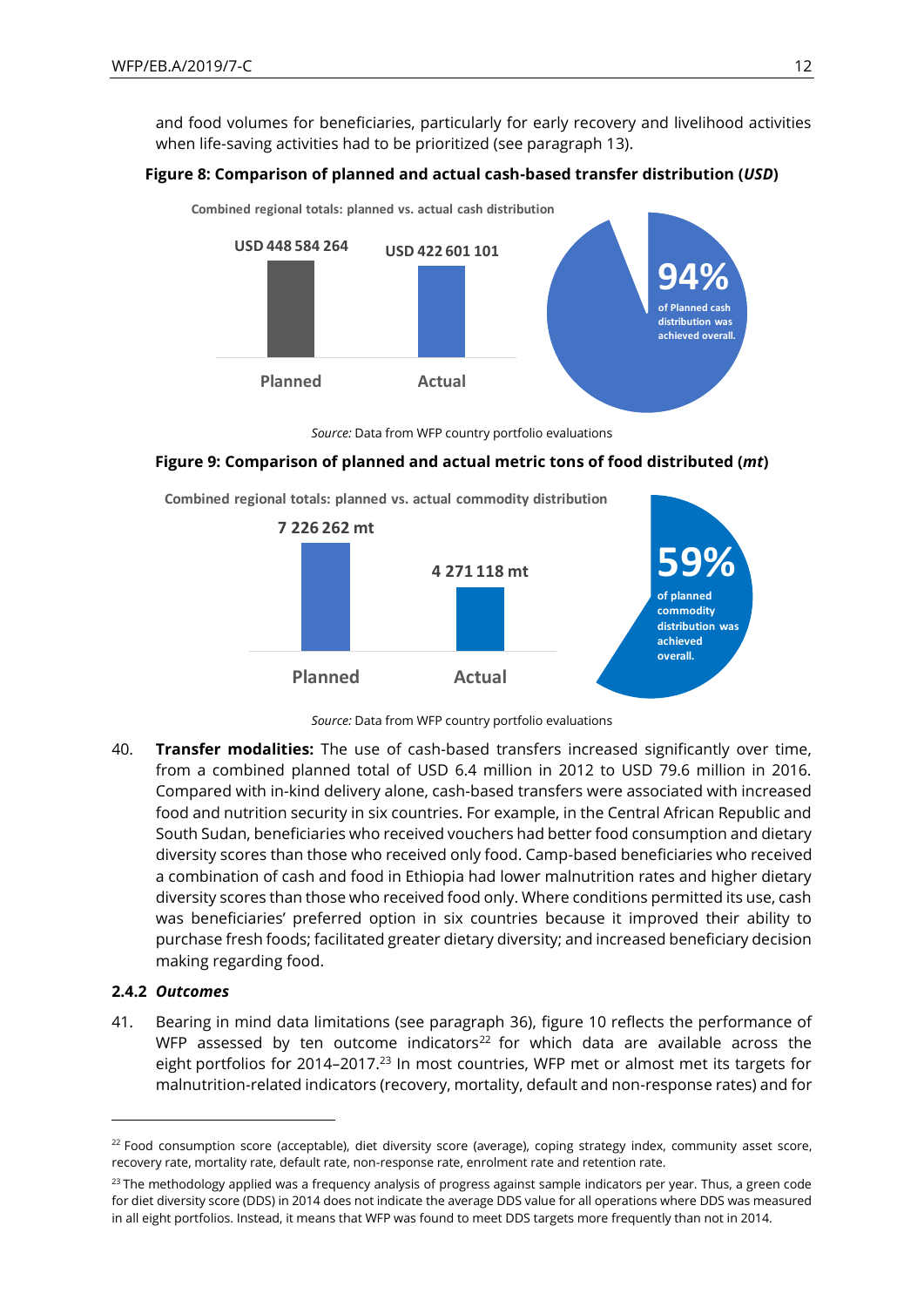enrolment rates. Its performance varied when measured against targets for dietary diversity, community asset and coping strategy index scores; targets related to food consumption scores proved the most challenging to meet.

|                        | Burundi | Cameroon | Central<br>African<br>Republic | Ethiopia | Mali      | Mauritania | Somalia | South<br>Sudan |  |
|------------------------|---------|----------|--------------------------------|----------|-----------|------------|---------|----------------|--|
| Food consumption score |         |          | N/A                            |          |           |            | N/A     |                |  |
| Diet diversity score   |         |          |                                |          |           |            |         |                |  |
| Coping strategy index  |         |          |                                |          |           |            |         |                |  |
| Community asset score  |         |          | N/A                            |          |           |            |         |                |  |
| Recovery rate          |         |          |                                |          |           | N/A        |         |                |  |
| Mortality rate         |         |          |                                |          |           |            |         |                |  |
| Default rate           |         |          |                                |          |           |            |         |                |  |
| Non-response rate      |         |          |                                |          |           |            |         |                |  |
| Enrolment rate         | N/A     |          |                                | N/A      |           |            |         |                |  |
| Retention rate         |         |          |                                | N/A      | $\bullet$ |            |         |                |  |
|                        |         |          |                                |          |           |            |         |                |  |

**Figure 10: Outcomes achieved**

Key

 $\overline{a}$ 

```
Within 90-100% of project end 
target
```
Within 50-90% of project end target Below 50% of project end

- 42. **Averting disaster:** Such aggregate-level results, however, mask major contributions to averting disaster. For example, WFP's role in the humanitarian response to drought in Ethiopia helped prevent widespread catastrophe in 2015/2016, while in Somalia and South Sudan WFP food assistance was credited with helping prevent famine on several occasions between 2014 and 2017.
- 43. **Resilience activities:** WFP used FFA and FFT activities to prevent and reduce food and nutrition insecurity in all eight countries. From 2015 onwards, these "prevent and reduce" activities were undertaken under the broad rubric of resilience.<sup>24</sup> There were design weaknesses in four countries, and the sustainability of assets was uncertain in five. However, the gradual implementation of WFP's 2015 Policy on Building Resilience for Food Security and Nutrition promises future improvement.
- 44. **Nutrition:** Outcome data shown in figure 10 indicate that WFP assistance helped improve the nutrition status of beneficiaries, although financial constraints limited the number of beneficiaries reached. Rates of chronic malnutrition, however, were only reduced in Cameroon. Evaluations reported scope for improved targeting and synergies with United Nations agencies and governments to ensure the consistent treatment of moderate acute malnutrition and to help prevent chronic malnutrition through measures such as greater integration of nutrition-sensitive approaches in other sectors. Some evaluations highlighted opportunities to link nutrition activities more closely with emerging national safety nets.
- 45. **Capacity strengthening:** During periods of stability, WFP helped build national capacities for food security and nutrition monitoring early warning and preparedness and supply chain

target

<sup>24</sup> WFP. 2015. *Policy on Building Resilience for Food Security and Nutrition* (WFP/EB.A/2015/5-C). <https://www.wfp.org/content/policy-building-resilience-food-security-and-nutrition>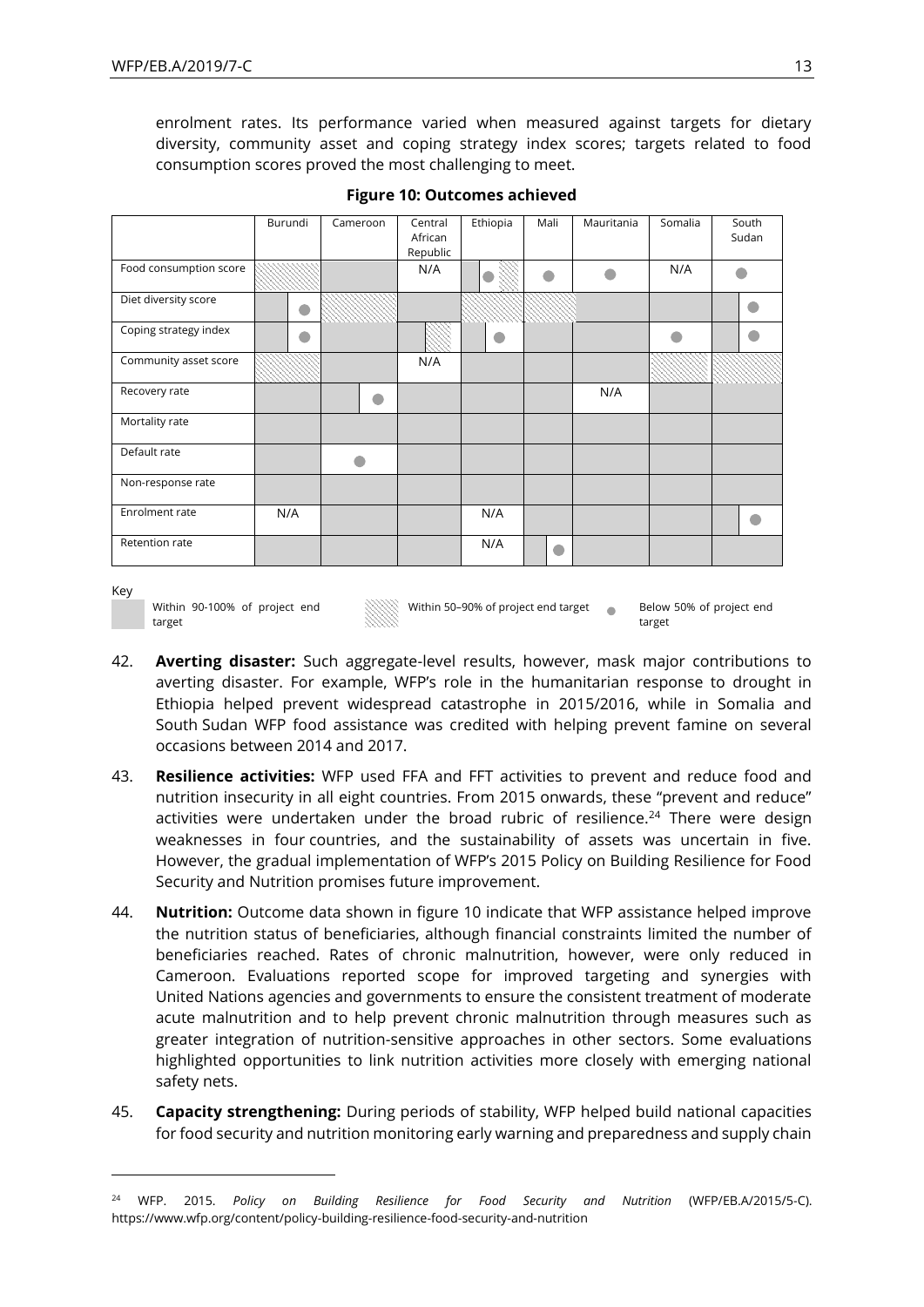management and logistics. Political instability or conflict interrupted implementation in four countries, while shortcomings in design and implementation occurred in five, including limited scale or scope of activities; piecemeal approaches; insufficient financial or human resources; and weak integration with partner intentions.

46. **Social protection/safety nets:** Six portfolios included activities aimed at facilitating the development or implementation of national social protection or safety net systems. WFP engagement varied according to the maturity of national systems, ranging from helping to build policy frameworks for nascent systems (in Somalia) to providing technical services for more established systems (in Burundi and Mali). Activities were largely judged to be effective.

### **2.5 Strategic use of comparative advantages**

- 47. **Comparative advantages:** To help achieve results, WFP harnessed its comparative advantages in food and nutrition security analysis; logistics; agility and ability to operate at scale; field knowledge; innovation; and humanitarian advocacy.
- 48. *Food and nutrition security analysis*: In all eight countries, high-quality WFP food and nutrition security analysis, generated even under highly challenging conditions, positioned WFP centrally within the collective humanitarian response. However, four CPEs noted the need for a better understanding of the structural causes of malnutrition.
- 49. *Agility and scale:* WFP's adaptive capacity, including its ability to launch major emergency responses swiftly where needed, was highly praised. For example, in South Sudan WFP expanded support from 883,000 beneficiaries in 2012 to over 2.1 million in 2014. In Ethiopia in 2015/2016, WFP mobilized to serve over 10 million people in need. In Somalia in 2017, WFP scaled up assistance from 400,000 beneficiaries to 2.5 million within four months. In six countries, WFP also switched rapidly between transfer modalities.
- 50. *Logistics and common services:* WFP's logistics capacity was universally praised for supporting collective humanitarian responses, particularly at times of severe crisis such as in the Central African Republic and South Sudan. Common services provided through special operations also played a fundamental role. These included the WFP-run United Nations Humanitarian Air Service (UNHAS), which provided the humanitarian community with access to remote and insecure areas in Cameroon, the Central African Republic and South Sudan.
- 51. *Extensive field knowledge:* WFP's field knowledge, supported by its extensive partner network, was praised for helping to ensure relevant and appropriate assistance. For example, in Burundi, WFP's deep knowledge of the hunger and nutrition situation and the political, social and economic context helped shape the collective humanitarian response.
- 52. *Innovation:* Positive results were achieved from experimenting with innovation, often through the use of technology. Examples included piloting new programmatic approaches or transfer modalities, such as the home-grown school feeding pilot in Ethiopia, which influenced the Government's emergency school feeding programme; using technology for food security assessment and monitoring; and using biometric systems for beneficiary registration.<sup>25</sup>
- 53. *Humanitarian advocacy:* WFP humanitarian advocacy succeeded in drawing attention to emergencies and mobilizing external support in Cameroon, the Central African Republic, Mali, Somalia and South Sudan. It also helped secure humanitarian access in environments with security challenges and persuaded national authorities to apply specific transfer modalities or programmatic approaches.

<sup>&</sup>lt;sup>25</sup> Somalia, Cameroon, Ethiopia, Mauritania and South Sudan.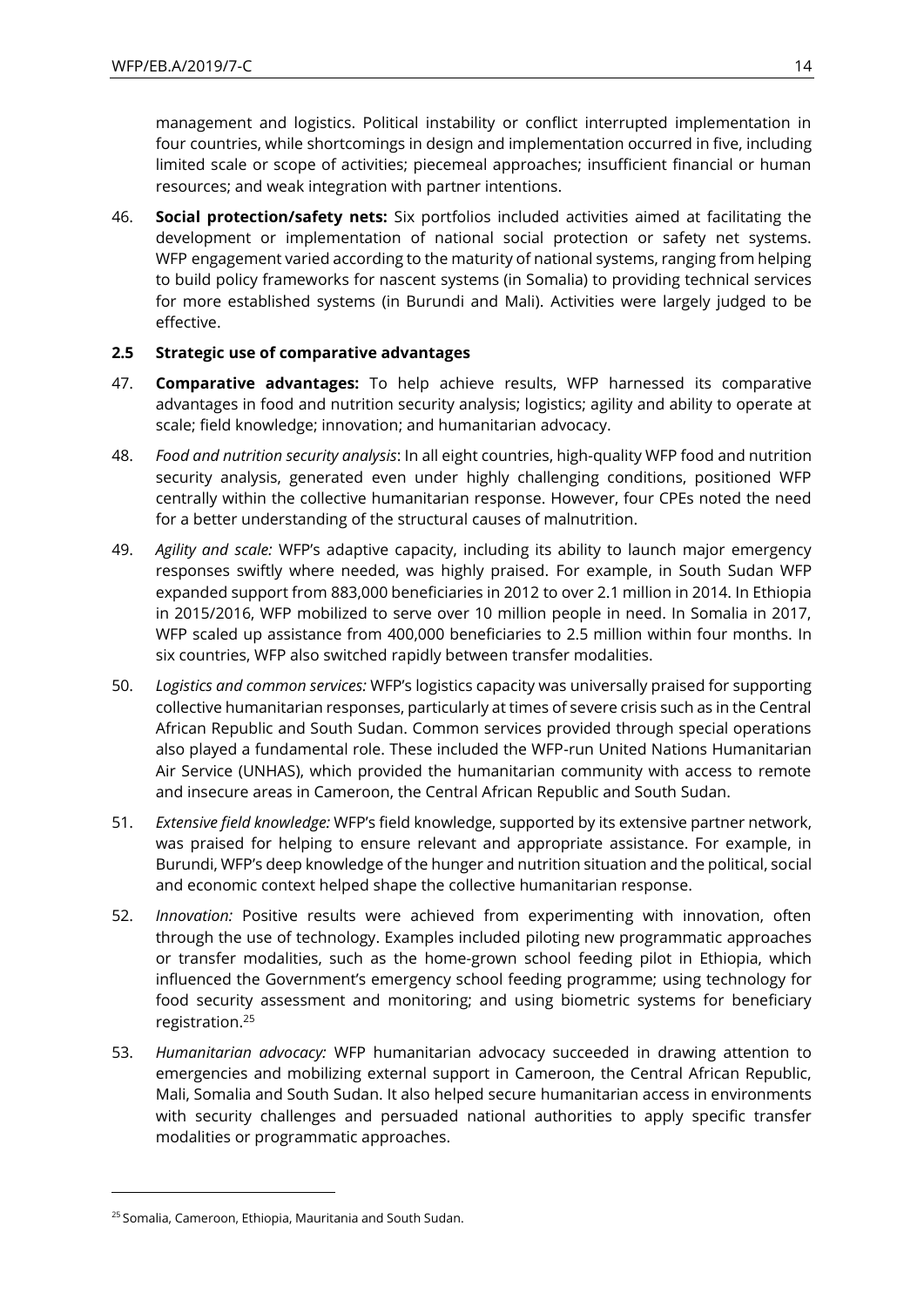$\overline{a}$ 

### **2.6 Humanitarian principles, access and the triple nexus**

- 54. **International humanitarian principles:** Despite complexities under conflict conditions,<sup>26</sup> WFP assistance largely adhered to international humanitarian principles (IHPs) in all eight countries. Its neutrality and impartiality were highly praised. For example, in Somalia, WFP and the United Nations Children's Fund (UNICEF) were regarded as "the guardian[s] of humanitarian principles" in a context of "blurred lines" between humanitarian, political and military agendas. In Mali, WFP's neutral approach garnered respect from all parties to the conflict.
- 55. Challenges included the inability to comprehensively address the humanitarian principle of humanity given resource constraints (all eight countries); difficulties in interpreting and applying the principles at the local level in Mauritania, Burundi and South Sudan; and complexities in ensuring full operational independence where WFP cooperated closely with governments in Burundi, Ethiopia and South Sudan.
- 56. **Humanitarian access:** There were access constraints in all countries except Burundi and Mauritania. WFP's neutrality (see paragraph 54) facilitated its engagement in access negotiations in Ethiopia, Mali, Somalia and South Sudan, with third-party agents or UNHAS helping to deliver supplies; monitoring was conducted through mobile methods or third parties.
- 57. **Supporting peacebuilding and the triple nexus:** Although the "triple nexus" concept gained currency after most of the evaluations had been completed, five CPEs reflected WFP contributions to peacebuilding. In Burundi, Mali, and South Sudan, WFP worked within national peace agreement frameworks, although in the Central African Republic and Mali, it did not consistently seize peacebuilding opportunities. In Ethiopia, WFP participated in a dedicated peace and development programme.

#### **2.6 Gender, protection and accountability to affected populations**

58. **Gender:** All eight portfolios "reached women" as beneficiaries in terms of equitable distribution; women made up an average of 52 percent of beneficiaries in the eight portfolios (figure 11). However, despite implementation of the WFP Gender Policy (2015–2020), few transformative changes were sought or achieved (box 1).



#### **Figure 11: Beneficiaries disaggregated by sex and by country (2011–2017)**

*Source:* Data from WFP country portfolio evaluations

<sup>26</sup> WFP. 2018. *Evaluation of WFP Policies on Humanitarian Principles and Access in Humanitarian Contexts.* [https://www.wfp.org/content/wfps-policies-humanitarian-principles-and-access-humanitarian-contexts-policy-evaluation](https://www.wfp.org/content/wfps-policies-humanitarian-principles-and-access-humanitarian-contexts-policy-evaluation-ter)[ter.](https://www.wfp.org/content/wfps-policies-humanitarian-principles-and-access-humanitarian-contexts-policy-evaluation-ter)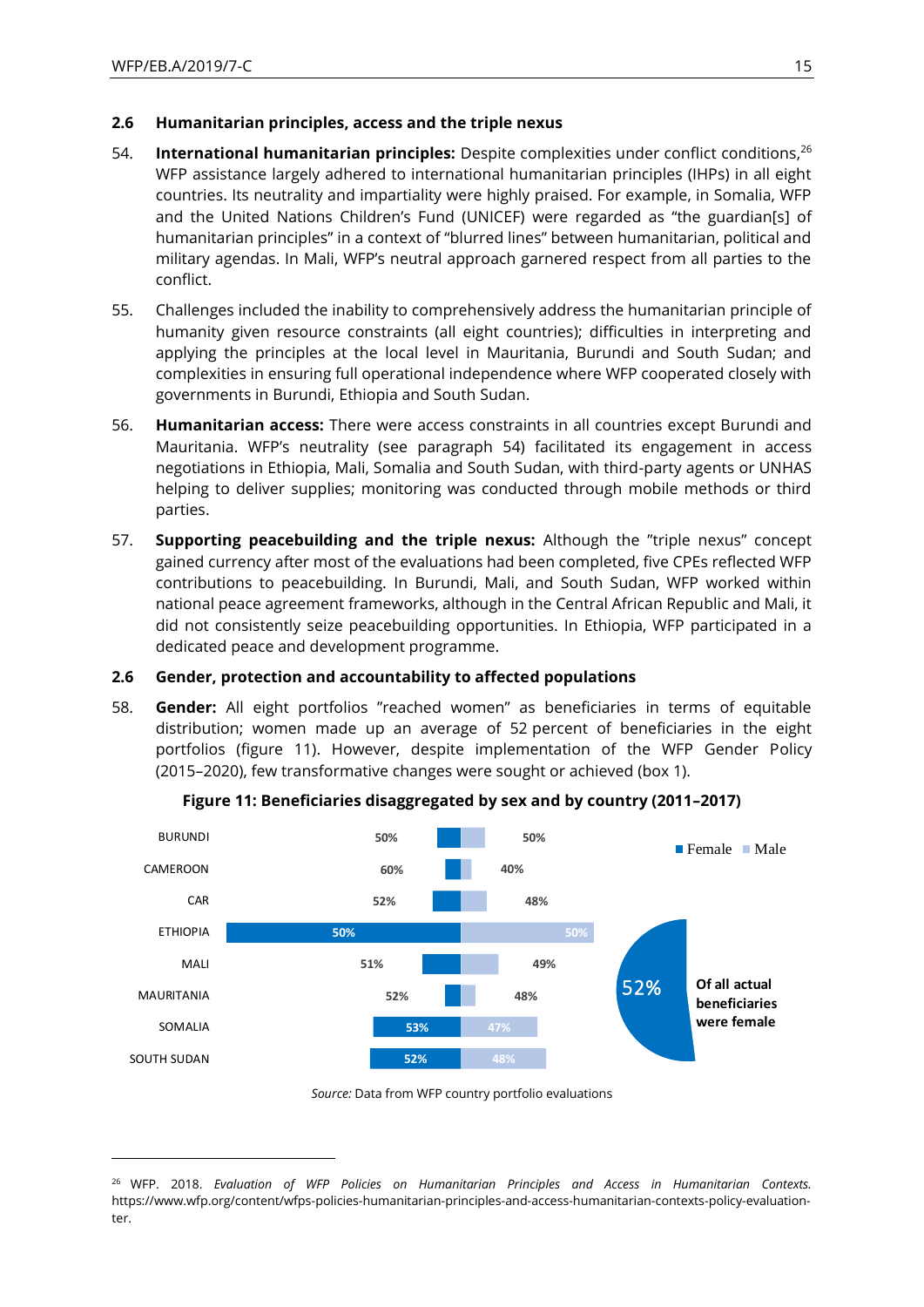#### **Box 1: Gender results achieved**

- Increased girls' enrolment and attendance at school (Burundi, Ethiopia, Mali and South Sudan)
- Improved access to health services for women (Mali)
- Increased female representation on FFA management committees (Somalia)
- Increased financial autonomy (Mali)

#### **Results gaps**

- Across portfolios, there were few transformative results in areas such as women's leadership, decision making or control over resources
- 59. **Protection:** All eight portfolios adopted proactive approaches to protection, despite an inconsistent analytical base (see paragraph 20). Six adhered to the 2012 WFP Humanitarian Protection Policy. Actions included developing protection-specific strategies and embedding protection in gender strategies; employing dedicated protection staff; raising protection issues with governments; and generating and applying protection-related data in programme design and implementation.
- 60. **Accountability to affected populations:** Scant attention was paid to accountability to affected populations (AAP) in the portfolios. Only in Ethiopia were most beneficiaries aware of targeting criteria, complaint procedures and entitlements; elsewhere, such awareness was lacking. Feedback and complaint mechanisms were implemented in Burundi, Cameroon, the Central African Republic, Mali and Somalia, although their effectiveness could not be assessed in Burundi and Mali.<sup>27</sup>

#### **2.7 Efficiency**

- 61. **Timeliness and cost-effectiveness:** Portfolios in Burundi, Ethiopia, Mali and Somalia performed efficiently overall, considering contextual constraints, in terms of the following:
	- *(i) Timeliness*: In Burundi, Ethiopia and Somalia, WFP delivered mostly timely assistance with few or limited interruptions or pipeline breaks. Delays elsewhere were caused by insufficient or unpredictable funding; frequent population displacements; access limitations; and infrastructure weaknesses.
	- *(ii) Cost-efficiency:* No CPE could report on overall portfolio cost-efficiency or cost-effectiveness.<sup>28</sup> However, all eight portfolios successfully reduced costs, including by retargeting using vulnerability criteria; changing transfer modalities (particularly from in-kind to cash) or commodity types; and/or switching procurement modalities.
- 62. The following drivers of efficiency were noted:
	- *(i) Biometric beneficiary registration*, which reduced inclusion/exclusion errors and limited duplication;
	- *(ii) Use of cash transfer modalities,* which reduced costs and increased timeliness;
	- *(iii)Ensuring preparedness,* which facilitated timely emergency response;
	- *(iv) Emergency activation,* which enabled swift mobilization for large-scale (Level 3) emergencies;

 $27$  In Mauritania no system was in place (despite being planned).

<sup>&</sup>lt;sup>28</sup> The evaluations for the Central African Republic, Cameroon, Mali and Somalia refer to cost-efficiency/effectiveness analysis, but only concerning the choice of transfer modalities for general food assistance (CBTs or in-kind). The other four do not report comprehensively on cost-efficiency or effectiveness.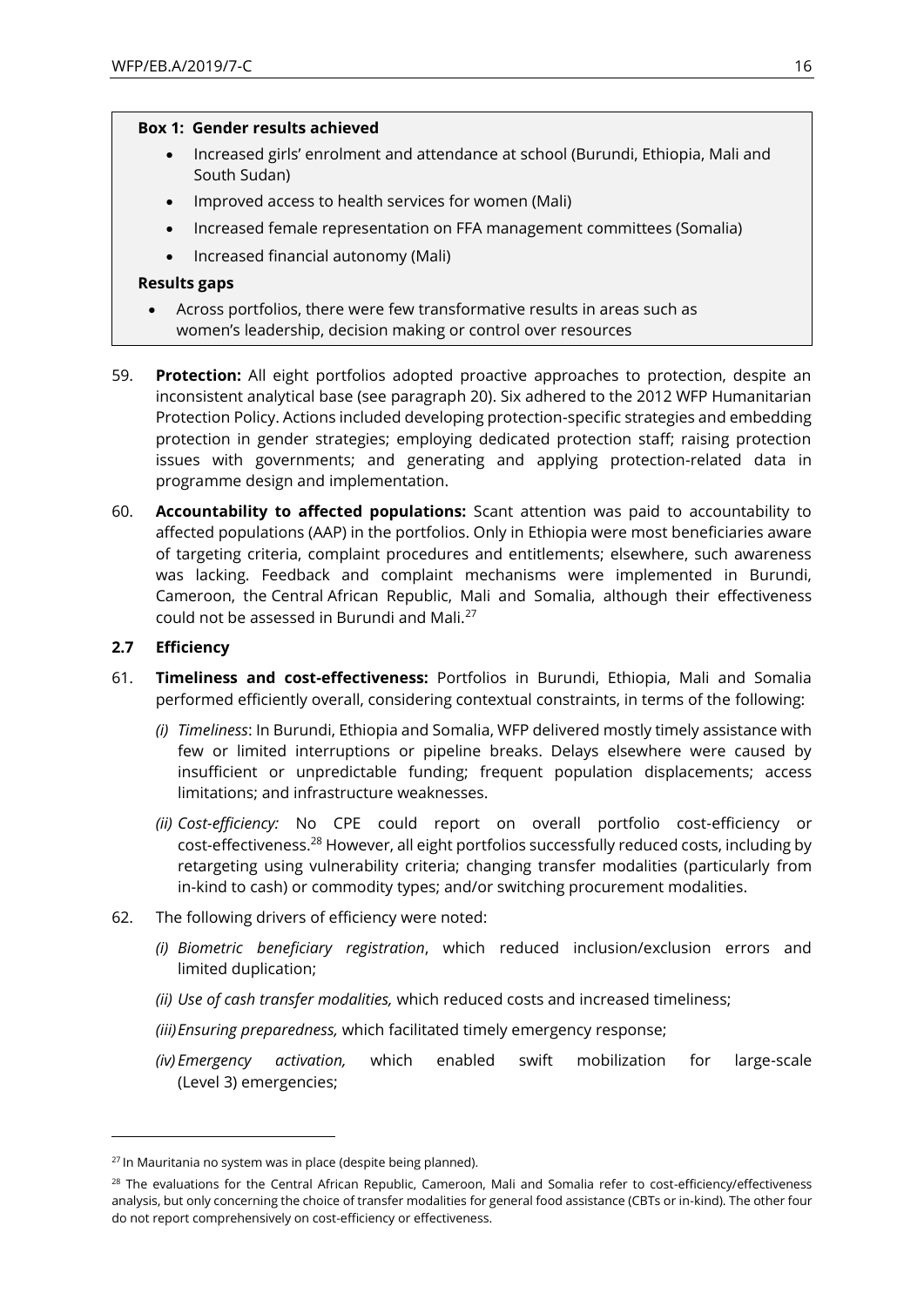- *(v) Supply chain management procedures,* including cost-sharing agreements across country offices and pre-positioning to reduce the use of cargo planes. The Global Commodity Management System reduced lead times by 74 percent in Ethiopia, 62 percent in Somalia and 54 percent in South Sudan; and
- *(vi) Infrastructural rehabilitation and development* including the rehabilitation of airstrips in South Sudan; port infrastructure improvements in Somalia; warehouse rehabilitation in Ethiopia; and the construction of a humanitarian logistics and storage hub in Djibouti to serve Ethiopia and the wider Horn of Africa.

### **2.8 Sustainability**

- 63. In volatile operating environments, opportunities for sustainability were limited. However, in five countries WFP adequately linked emergency activities to transition, recovery and development, for example through the "twin track" approach to emergency response and development in Mali and Somalia.
- 64. Strategies for handover to national partners were developed in four countries but could not be implemented because of a sudden return to emergency conditions (Cameroon); limited government capacity or engagement (Mali and Mauritania); and/or limited funding (Mali).
- 65. Four portfolios lacked adequate exit strategies. When conflict or funding gaps caused activities to cease without warning, as in Burundi, Somalia and South Sudan, beneficiaries had little time to find alternative means of support.

# **3. CPE recommendations and management responses**

- 66. The CPEs included 60 recommendations in total; WFP management agreed with 54 of them and partially agreed with the remaining 6. Recommendations were formulated through participatory processes with WFP country offices, headquarters and regional bureaux.
- 67. Annex II lists the most frequently occurring recommendations. All CPEs highlighted strategic planning and partnerships; food security analysis; nutrition; and monitoring and evaluation as areas for improvement. Implementation of the agreed evaluation recommendations had begun or was well under way in all countries at the time of writing, and evaluation recommendations had influenced the development of CSPs. However, in some countries, limited operational space impeded full implementation. In others, such as Somalia, recommendations were considered too optimistic for the prevailing conditions in the country.
- 68. Wherever CSPs were developed during or after CPEs, WFP applied the learning and evidence generated by the evaluations to inform its strategic planning. All evaluation recommendations from the eight CPEs were reflected in dedicated CSP strategic objectives and/or mainstreamed across CSP strategic intentions (see annex III).

# **4. Conclusions**

- 69. This synthesis finds that WFP portfolios in sub-Saharan Africa faced persistent challenges over time. Confronting recurring cycles of hunger and vulnerability, they addressed acute and unpredictable needs while adjusting to corporate change.
- 70. The CPEs highlighted how WFP's specialized capabilities and technical assets were applied to address the effects of war, political instability and climate change on food security and nutrition. The organization's strengths in rapid adaptation and scale-up; extensive emergency response capacity; technical abilities in food security and nutrition analysis; and committed relationships with national partners prove valuable assets, not least in supporting famine prevention in Ethiopia and Somalia.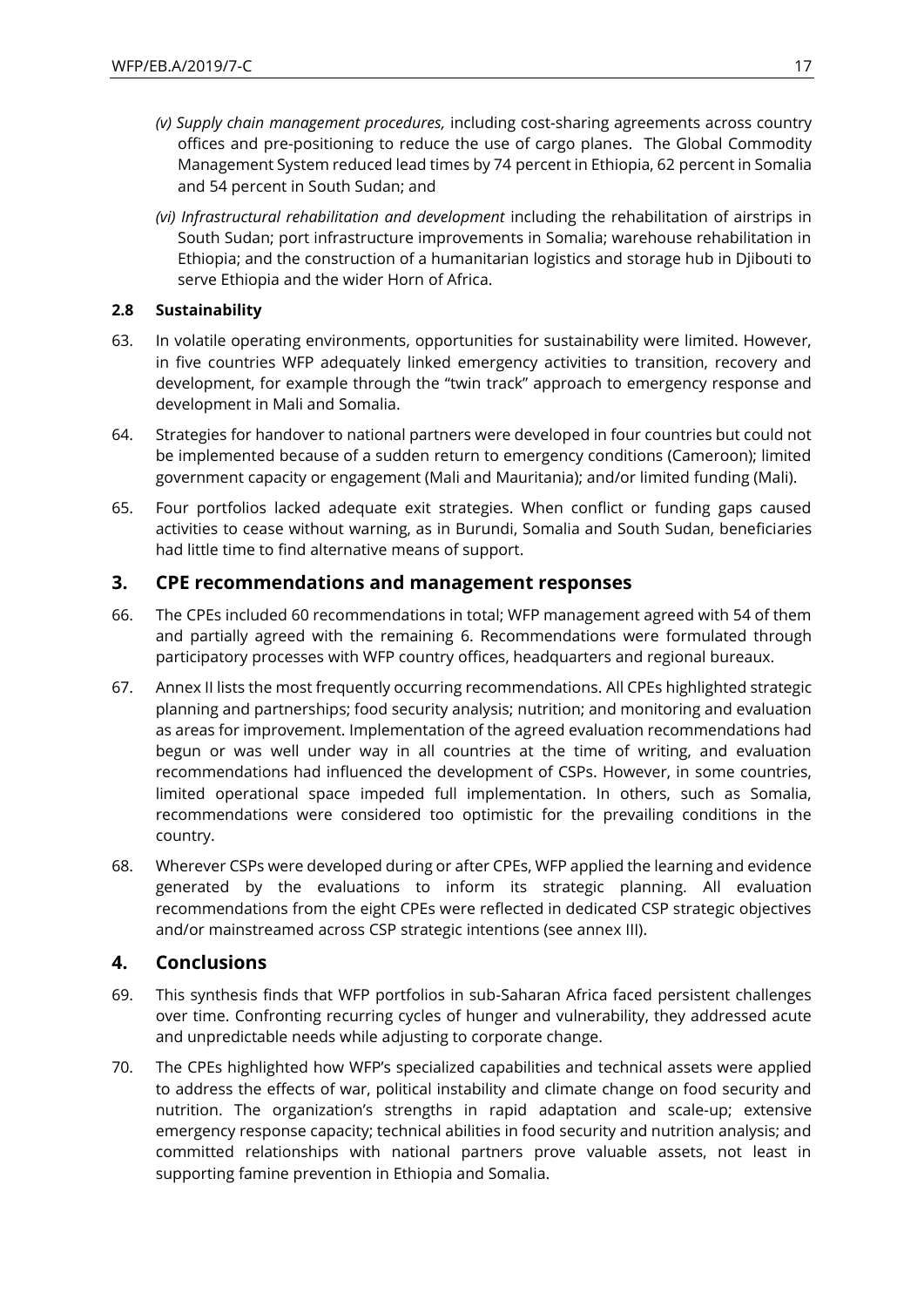- 71. Where conditions and funding permitted, WFP activities spanned the humanitarian– development continuum. Delivery targets were largely met, although most achievements were the result of emergency rather than development responses. Performance was enhanced by high tolerance of risk in many areas, alongside innovation and an agile approach. In complex operating environments, assistance largely adhered to the International Humanitarian Principles; with WFP respected at the country level, as a neutral and impartial actor, despite some challenges at the local level. Effective humanitarian advocacy helped enable access in insecure areas.
- 72. However, strategic gaps and weaknesses including during periods of stability were compounded in some countries by gaps in staff and management continuity. Strategies sometimes became obsolete when crises hit. The implementation of WFP's 2016 Policy on Country Strategic Plans promises improvement in this area, supporting clearer strategic positioning and a more coherent approach. Extensive consultation also helped define operational contributions to the collective response. Nonetheless, the synthesis underlines the importance of a sound analytical base, alongside preparedness measures, scope for flexibility and systematic risk assessment and mitigation.
- 73. Limited explicit attention was paid to the humanitarian–development–peacebuilding triple nexus, but there were some emerging contributions. Focusing on resilience will help increase progress but requires a long-term view and partnerships, appropriate technical approaches and explicit attention to peacebuilding.
- 74. WFP generally worked well in partnership, particularly with host governments, although there were some practical barriers to operational coordination with partner United Nations agencies and WFP did not always communicate consistently with donors. Reconciling diverse donor priorities across operational areas is an ongoing challenge that requires clear advocacy, rationales and communication.
- 75. Protection was well integrated into portfolios, despite limited analysis at the design stage. Attention to AAP was inconsistent at best, exacerbating the difficulties of weak or inadequate exit strategies. In some cases, a sudden cessation of activities without warning risked causing hardship to beneficiaries.
- 76. Approaches to gender remained focused on "including women", guided by limited corporate indicators. With few transformative changes sought or demonstrated, WFP's commitment to a "shift in gear" as called for in its Gender Policy and associated gender action plan was not yet evident.
- 77. Finally, in volatile circumstances WFP faced some major dilemmas. When confronted by emergency needs, it – of necessity, and encouraged by donor contributions – prioritized saving lives over activities to support recovery and transition. Yet this came at a cost, affecting the continuity of activities and WFP's commitments to relationships and communities and to changing lives, limiting potentially valuable humanitarian and development gains. Such choices are not fully under WFP's control, but sound planning and preparation, clear rationales for decision making, and advocacy for multi-year funding are essential if WFP's work is to ensure linkages across the triple nexus and prioritize prevention and preparedness in future.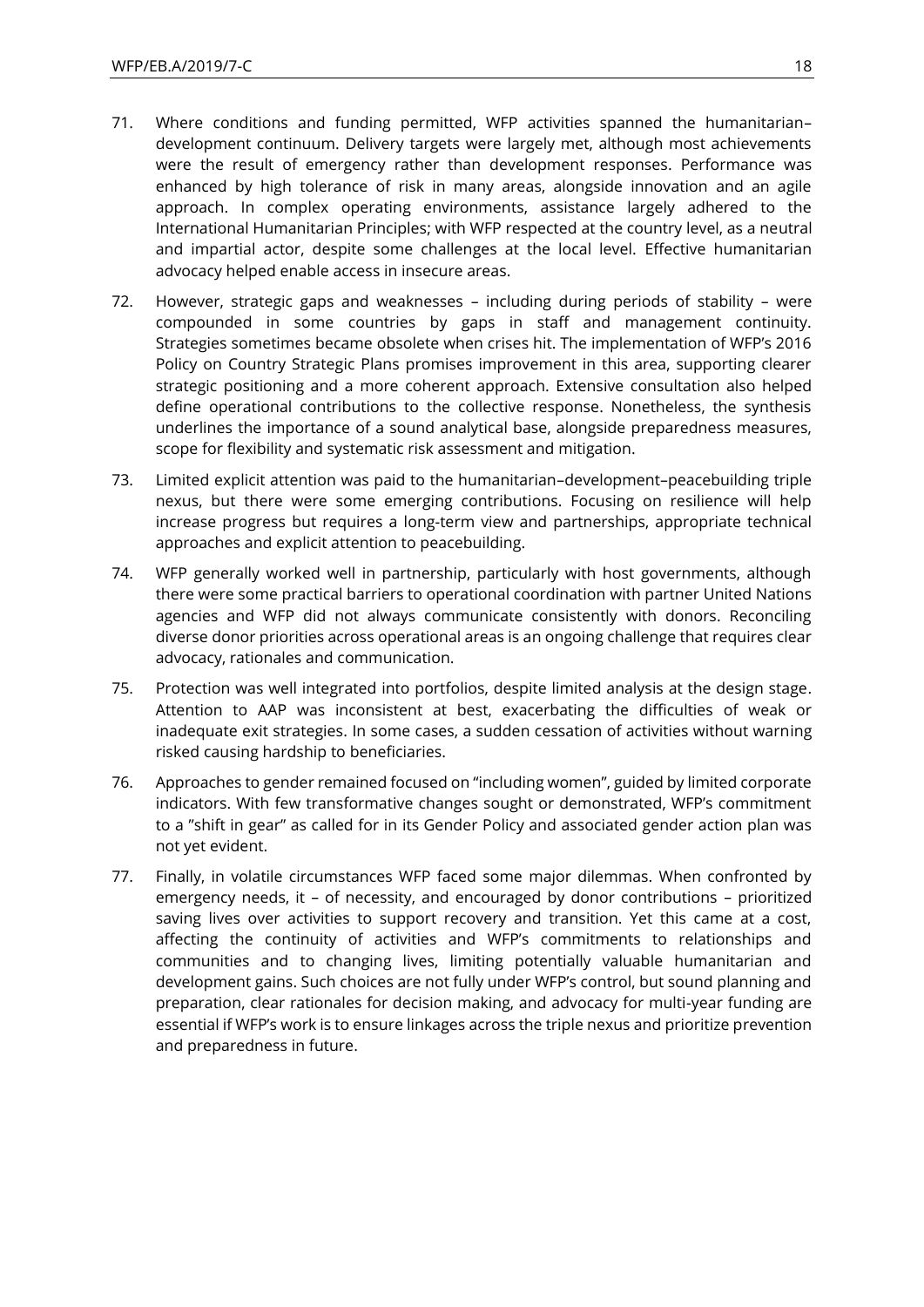# **5. Lessons**

- 78. The following seven lessons have been drawn from the eight CPEs:
- 79. **A strong analytical base supports strategic relevance:** Flexible planning informed by a comprehensive analytical base supports ongoing strategic relevance. This includes conflict, capacity, gender, political economy, protection and risk analysis, as well as analysis of the root causes of poverty and vulnerability. Inbuilt flexibility supports effective preparedness and response capacity.
- 80. **Resilience presents an opportunity for integrated planning:** While resilience approaches were relatively new in the eight portfolios, their broad, systemic and mediumterm nature makes them relevant across the triple nexus and to preparedness and prevention. They would benefit from being tailored to the circumstances in which they are to be employed and a medium-term approach to partnerships and resourcing.
- 81. **Capacity strengthening requires long-term planning and commitment:** Similarly, shortterm training activities alone do not fully achieve results where institutional capacity is limited. There is a need for a systems approach in which capacity analysis is undertaken from a governance and political economy perspective and clear entry points geared to medium-term partnerships are identified.
- 82. **Adherence to the International Humanitarian Principles requires adapting to context:** While WFP's assistance largely adhered to the International Humanitarian Principles, conflict-affected contexts are nuanced and create particular needs. The interpretation of International Humanitarian Principles according to the local context facilitates their application, particularly for cooperating partners.
- 83. **Protection and AAP require sustained attention:** While protection and AAP benefit from clear institutional frameworks, implementation can be challenging in practice, particularly under emergency conditions. Key ingredients include a directive approach; sustained management attention; and feedback loops from monitoring through to programming. CSPs provide valuable entry points for mainstreaming.
- 84. **Gender requires a transformative approach:** Gender equality cannot be met simply by "serving women" or by targeting "equal numbers" in standard programme models. Tailored approaches that are based on analysis and address structural inequalities are needed. Robust accountability frameworks should support the targeting and tracking of gender-transformative gains.
- 85. **Investment in innovation pays dividends:** The innovations used in the evaluated country portfolios, mostly based on technology, have proven their worth in enhancing efficiency and effectiveness as well as WFP's reputation. An ethos of continual improvement and an entrepreneurial spirit underpin them and, if supported, can continue to deliver benefits.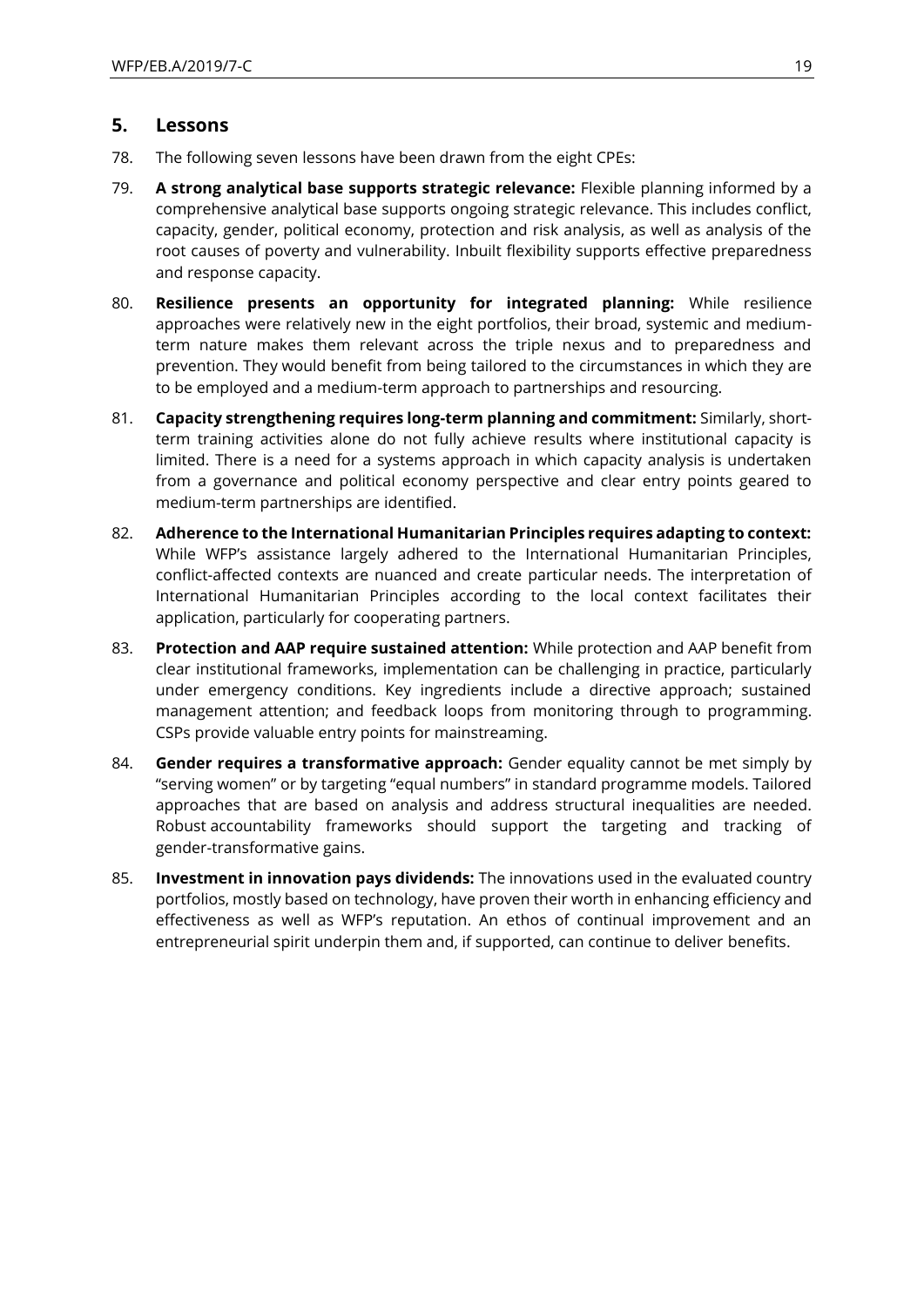| Burundi     | Flexible strategic planning during a time of stability supported later<br>crisis response                                                                                                                                                                                                                                      |
|-------------|--------------------------------------------------------------------------------------------------------------------------------------------------------------------------------------------------------------------------------------------------------------------------------------------------------------------------------|
| Cameroon    | The 2017-2020 humanitarian response plan reflected increased<br>attention to resilience and vulnerability                                                                                                                                                                                                                      |
| Ethiopia    | Improved anticipation of shocks through investments in early warning<br>systems and local-level disaster risk profiles; improving accountability<br>to affected populations by placing signs showing entitlements at<br>distribution sites and informing beneficiaries of entitlements at<br>monthly pre-distribution meetings |
| Mali        | Improving attention to gender through a focus on women's<br>empowerment in all relevant activities, including household decision<br>making and leadership on food management committees                                                                                                                                        |
| Mauritania  | Supporting innovation through cash transfers via telephone banking<br>and proxy means testing                                                                                                                                                                                                                                  |
| Somalia     | Achieving impartiality and operational independence, e.g., through a<br>strongly neutral approach to planning and distribution.                                                                                                                                                                                                |
| South Sudan | Supporting resilience-building through the development of a<br>resilience context analysis to help improve targeting to areas of<br>repeated crisis                                                                                                                                                                            |

### **Figure 12: Examples of lessons learned by country**

# **6. Synthesis recommendations**

- 86. The following six recommendations aim to support WFP as it continues its strategic shift under the CSP process. They are based on two conditions:
	- ➢ Synthesis recommendations assume that the recommendations of individual country portfolio, policy and strategic evaluations are implemented in full. Those presented here highlight additional or specific issues arising from aggregate-level analysis.
	- ➢ Although recommendations 4–6 on operational improvement are directed at regional bureaux and country offices, they encourage the gathering and use of learning to help improve the wider organization.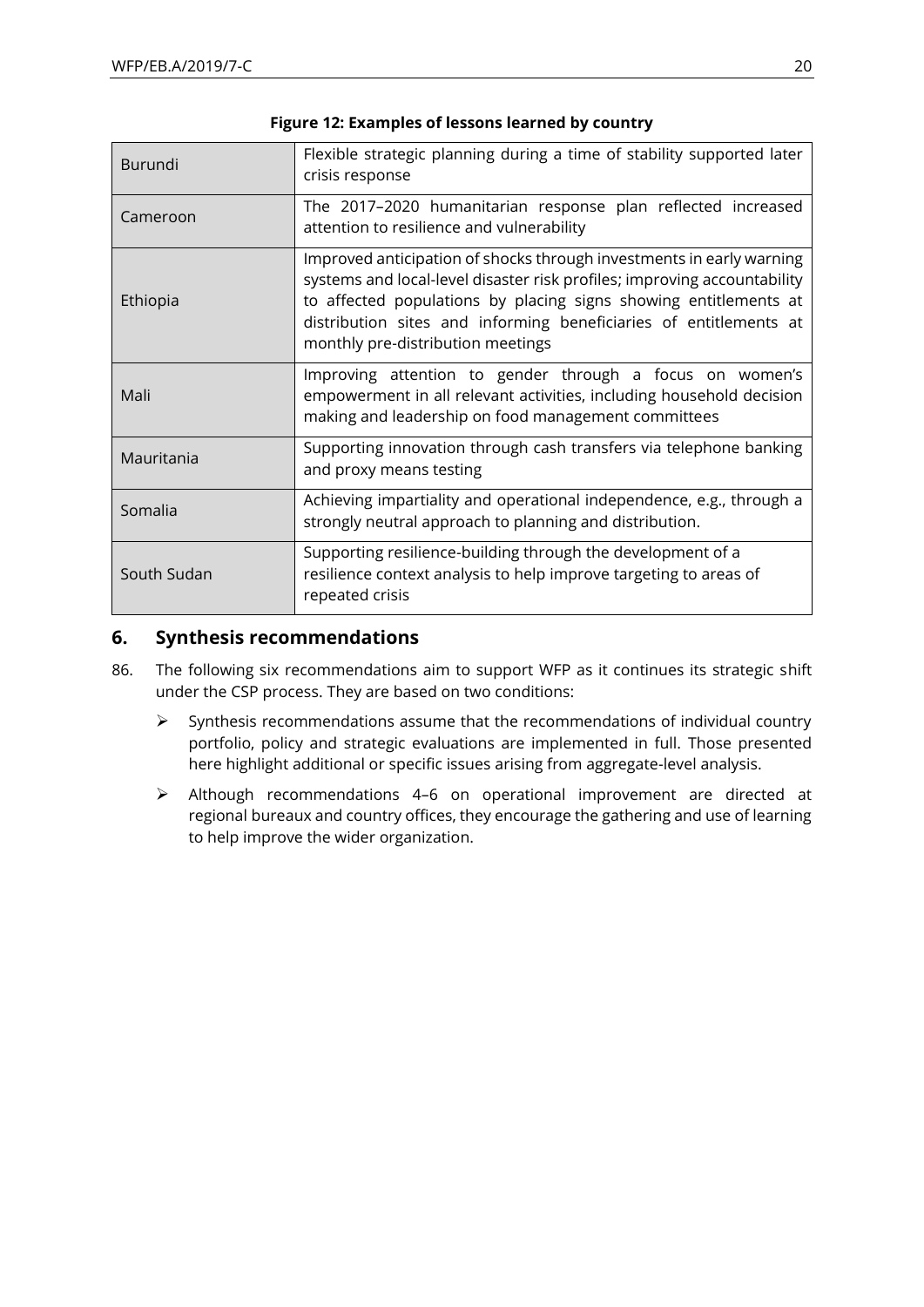| No. | Recommendation                                                                                                                                                                                                                                                                                                                                                                                                                                                                                                                                                                                                                                                                                                                                                                                                                   | <b>Relevant strategic/policy</b><br>evaluation<br>recommendations | Responsible                                                                                                                                                                                                                                                                                                             | <b>Timing</b>                                                                                     |
|-----|----------------------------------------------------------------------------------------------------------------------------------------------------------------------------------------------------------------------------------------------------------------------------------------------------------------------------------------------------------------------------------------------------------------------------------------------------------------------------------------------------------------------------------------------------------------------------------------------------------------------------------------------------------------------------------------------------------------------------------------------------------------------------------------------------------------------------------|-------------------------------------------------------------------|-------------------------------------------------------------------------------------------------------------------------------------------------------------------------------------------------------------------------------------------------------------------------------------------------------------------------|---------------------------------------------------------------------------------------------------|
|     | Area 1: Strategic planning                                                                                                                                                                                                                                                                                                                                                                                                                                                                                                                                                                                                                                                                                                                                                                                                       |                                                                   |                                                                                                                                                                                                                                                                                                                         |                                                                                                   |
| 1.  | Improve the availability and use of guidance to support<br><b>CSP</b> design<br>(i) Provide clear and specific guidance (particularly within CSP and<br>national zero hunger strategic review guidance) to ensure that<br>CSPs include:<br>The use of conflict-sensitive approaches (including<br>➤<br>conflict/fragility analysis, do no harm and peacebuilding<br>approaches, where relevant);<br>Support for innovation (including building the evidence base;<br>➤<br>piloting/trialling approaches; monitoring and reporting on<br>results);<br>Risk identification and mitigation in CSP design across the<br>➤<br>spectrum of political, strategic and conflict-related risks.<br>(ii) At the next available opportunity (CSP formulation/mid-term<br>review) ensure that these areas are fully and explicitly addressed. |                                                                   | Headquarters:<br>Policy and<br>Programme<br>Division (OSZ),<br>Emergency<br>Preparedness<br>and Support<br>Response<br>Division (OSE)<br>and Enterprise<br>Risk<br>Management<br>Division (RMR)<br>Country offices<br>with support<br>from regional<br>bureau in Dakar<br>(RBD)/ regional<br>bureau in<br>Nairobi (RBN) | By Q4 2019<br>2019-2021:<br>Depending on the<br>next round of<br>CSPs and/or mid-<br>term reviews |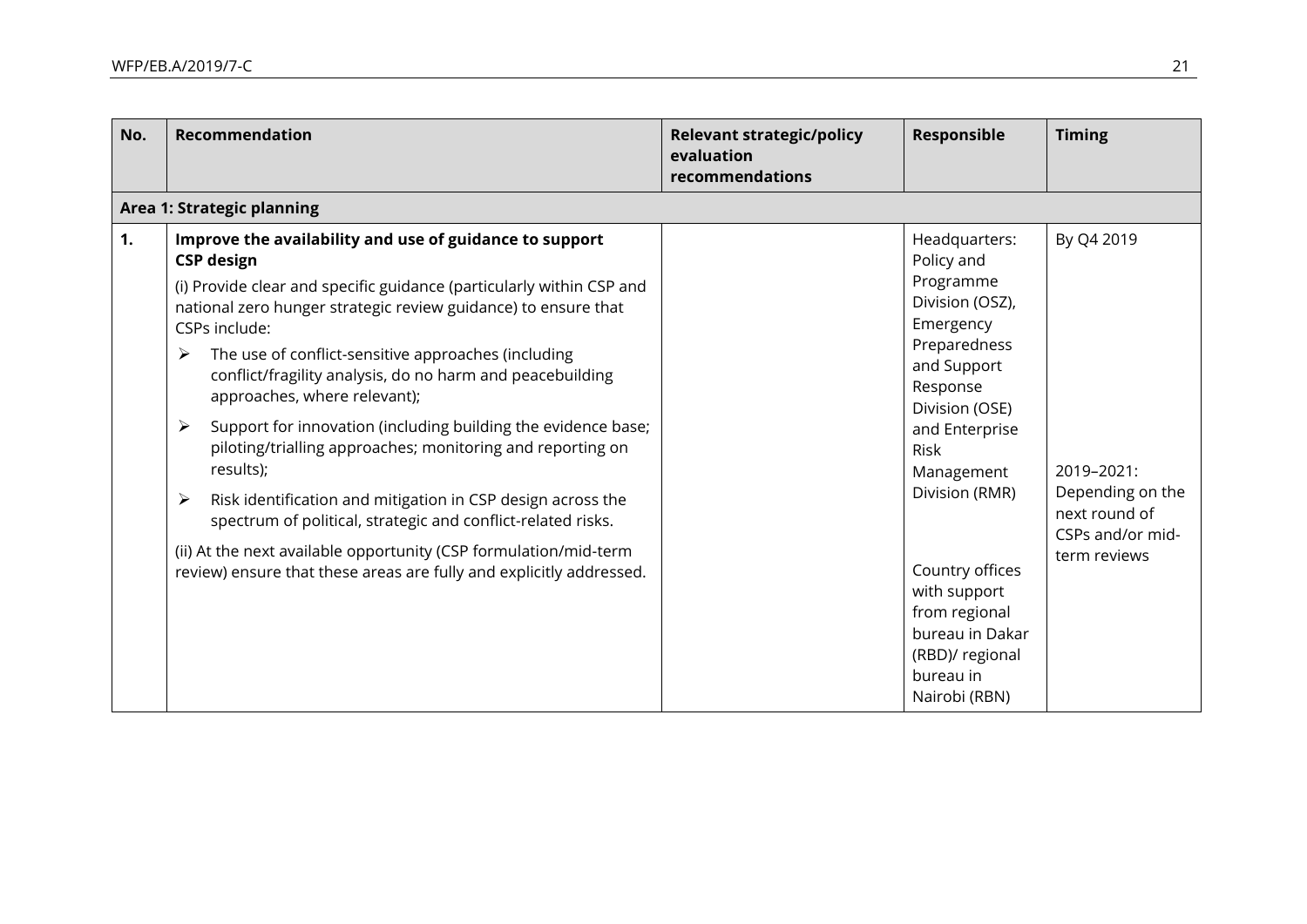| No. | Recommendation                                                                                                                                                                                                                                                                                                                                                                                                                                                                                                                                                                                                                                                                                                                                                                                                                                                      | <b>Relevant strategic/policy</b><br>evaluation<br>recommendations                                                                                                                                                                                                                                                                                                                                                                                                                                                                                       | <b>Responsible</b>                                                                                                                                                                                                  | <b>Timing</b>            |
|-----|---------------------------------------------------------------------------------------------------------------------------------------------------------------------------------------------------------------------------------------------------------------------------------------------------------------------------------------------------------------------------------------------------------------------------------------------------------------------------------------------------------------------------------------------------------------------------------------------------------------------------------------------------------------------------------------------------------------------------------------------------------------------------------------------------------------------------------------------------------------------|---------------------------------------------------------------------------------------------------------------------------------------------------------------------------------------------------------------------------------------------------------------------------------------------------------------------------------------------------------------------------------------------------------------------------------------------------------------------------------------------------------------------------------------------------------|---------------------------------------------------------------------------------------------------------------------------------------------------------------------------------------------------------------------|--------------------------|
| 2.  | Strengthen the financial and partnership base for the<br>development and peacebuilding aspects of zero hunger<br>Develop regional medium-term partnership strategies<br>explicitly defining WFP's comparative advantage and intended<br>contributions to the collective development and peacebuilding<br>elements of zero hunger.<br>(ii) Develop a fundraising strategy to strengthen medium to long-<br>term financing of development and peacebuilding activities.<br>Include the following:<br>Clear and time-bound targets for more flexible and<br>➤<br>predictable funding for development and peacebuilding<br>activities in the context; and<br>Communication strategies to convey the cost and potential<br>➤<br>communities<br>of<br>interrupting<br>to<br>ongoing<br>harm<br>development and peacebuilding activities to address<br>emergency response. | Recommendation 5, strategic<br>evaluation of the pilot country<br>strategic plans: "Seek to<br>address constraints on flexible<br>and predictable financing."<br>Recommendation 3 (ii),<br>strategic evaluation of WFP's<br>support for enhanced<br>resilience: "Develop a<br>fundraising strategy for<br>long-term funding of initiatives<br>on resilience enhancement,<br>including through thematic<br>funding windows (such as for<br>climate resilience) and<br>engagement with the private<br>sector (for example, on<br>insurance instruments)." | RBD/RBN with<br>engagement of<br>relevant country<br>offices<br>RBD/RBN with<br>engagement of<br>relevant country<br>offices and<br>support from<br>headquarters<br>Partnerships &<br>Governance<br>Department (PG) | By Q1 2020<br>By Q1 2020 |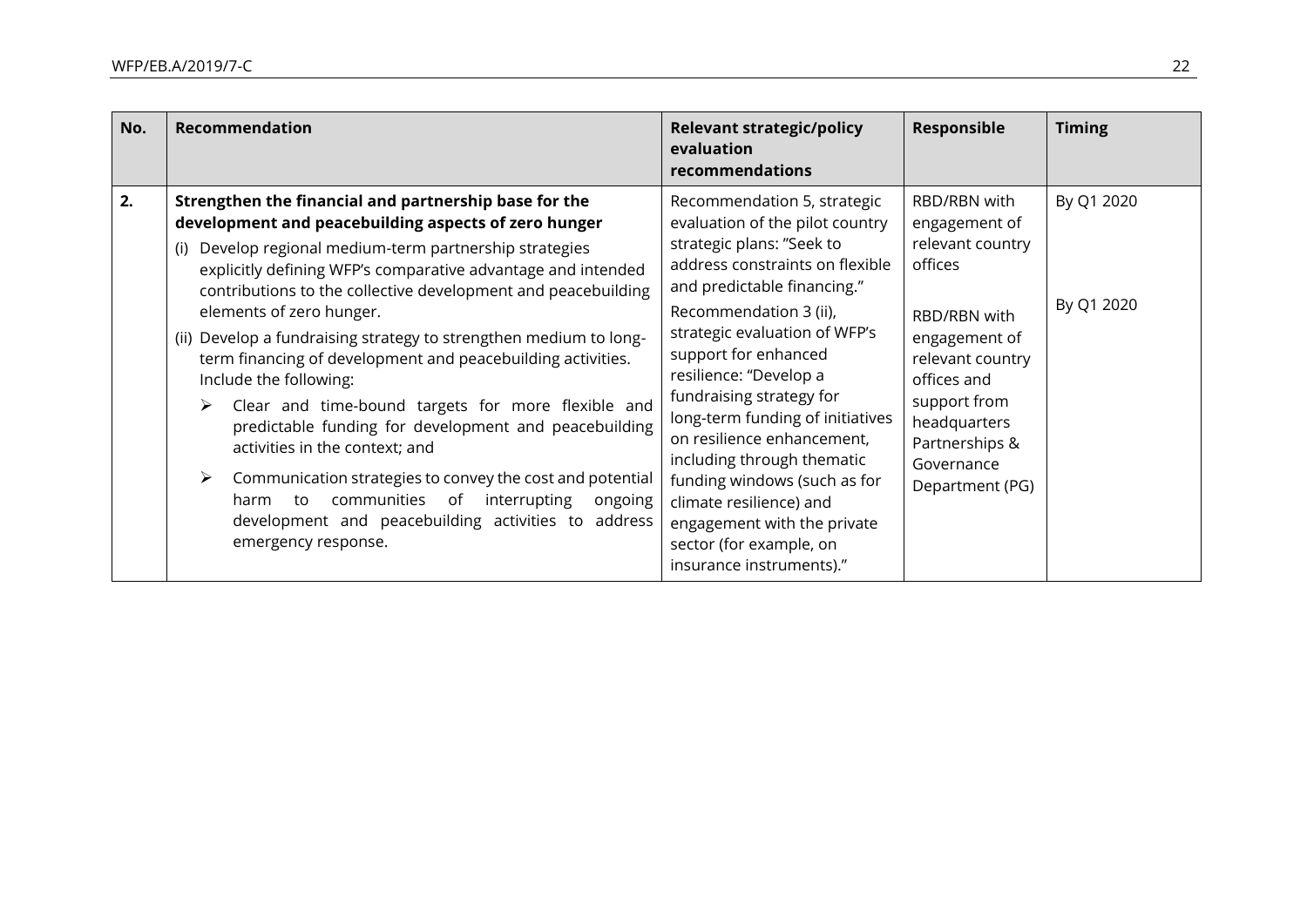| No. | <b>Recommendation</b>                                                                                                                                                                                                                                                                                                                                                                                                                                                                                                                                                                                                                                                                                                                                                                                                                       | <b>Relevant strategic/policy</b><br>evaluation<br>recommendations                                                                                                                                                                                                                                                                                                      | Responsible                                                                                                                                | <b>Timing</b>                                                        |
|-----|---------------------------------------------------------------------------------------------------------------------------------------------------------------------------------------------------------------------------------------------------------------------------------------------------------------------------------------------------------------------------------------------------------------------------------------------------------------------------------------------------------------------------------------------------------------------------------------------------------------------------------------------------------------------------------------------------------------------------------------------------------------------------------------------------------------------------------------------|------------------------------------------------------------------------------------------------------------------------------------------------------------------------------------------------------------------------------------------------------------------------------------------------------------------------------------------------------------------------|--------------------------------------------------------------------------------------------------------------------------------------------|----------------------------------------------------------------------|
| 3.  | Address staffing and management arrangements in fragile<br>contexts and protracted crises<br>Examine incentives to ensure that hard-to-fill duty stations<br>(i)<br>receive assistance with filling key management and staffing<br>posts and for ensuring continuity thereafter (mindful of<br>diversity issues and the corporate gender parity action plan).<br>(ii) Build or enhance skills for fragile situations and protracted<br>crises, including skills relevant to conflict-sensitive<br>approaches, peacebuilding, political awareness, innovation,<br>gender, protection, the IHPs and AAP.<br>(iii) Build or enhance staff capacities to engage in policy dialogue<br>with national and local authorities in key areas, including with<br>regard to developing policy and strategy frameworks where<br>they are absent or weak. |                                                                                                                                                                                                                                                                                                                                                                        | Human<br>Resources<br>Division<br>RBD/RBN                                                                                                  | By Q1 2020<br>(To align with the<br>timing of staff<br>reassignment) |
|     | Area 2: Operational improvement                                                                                                                                                                                                                                                                                                                                                                                                                                                                                                                                                                                                                                                                                                                                                                                                             |                                                                                                                                                                                                                                                                                                                                                                        |                                                                                                                                            |                                                                      |
| 4.  | Develop regional-level operational plans for development and<br>peacebuilding actions required to reduce food and nutrition<br>insecurity, applying a gender-transformative lens<br>Within the multi-year planning opportunity presented by CSPs,<br>(i)<br>and based on the mapping of root causes and national<br>capacity, identify the regional-level medium-term development<br>and peacebuilding actions required to prevent and reduce food<br>and nutrition insecurity, focusing on strengthening systems<br>where feasible.<br>Ensure a gender-transformative approach to<br>achieving<br>(ii)<br>planned strategic outcomes by:                                                                                                                                                                                                   | Recommendation 1(iv) and (v),<br>strategic evaluation of WFP's<br>contribution to<br>enhanced<br>resilience: "Define approaches<br>strengthening<br>the<br>of<br>to<br>resilience in protracted crisis<br>and conflict situations."<br>"Define approaches to the<br>strengthening of resilience in<br>settings affected by recurrent<br>and worsening climate shocks." | RBD/RBN with<br>engagement of<br>relevant country<br>offices and<br>support from<br>headquarters<br>OSZ, and the<br>Gender Office<br>(GEN) | By Q4 2019                                                           |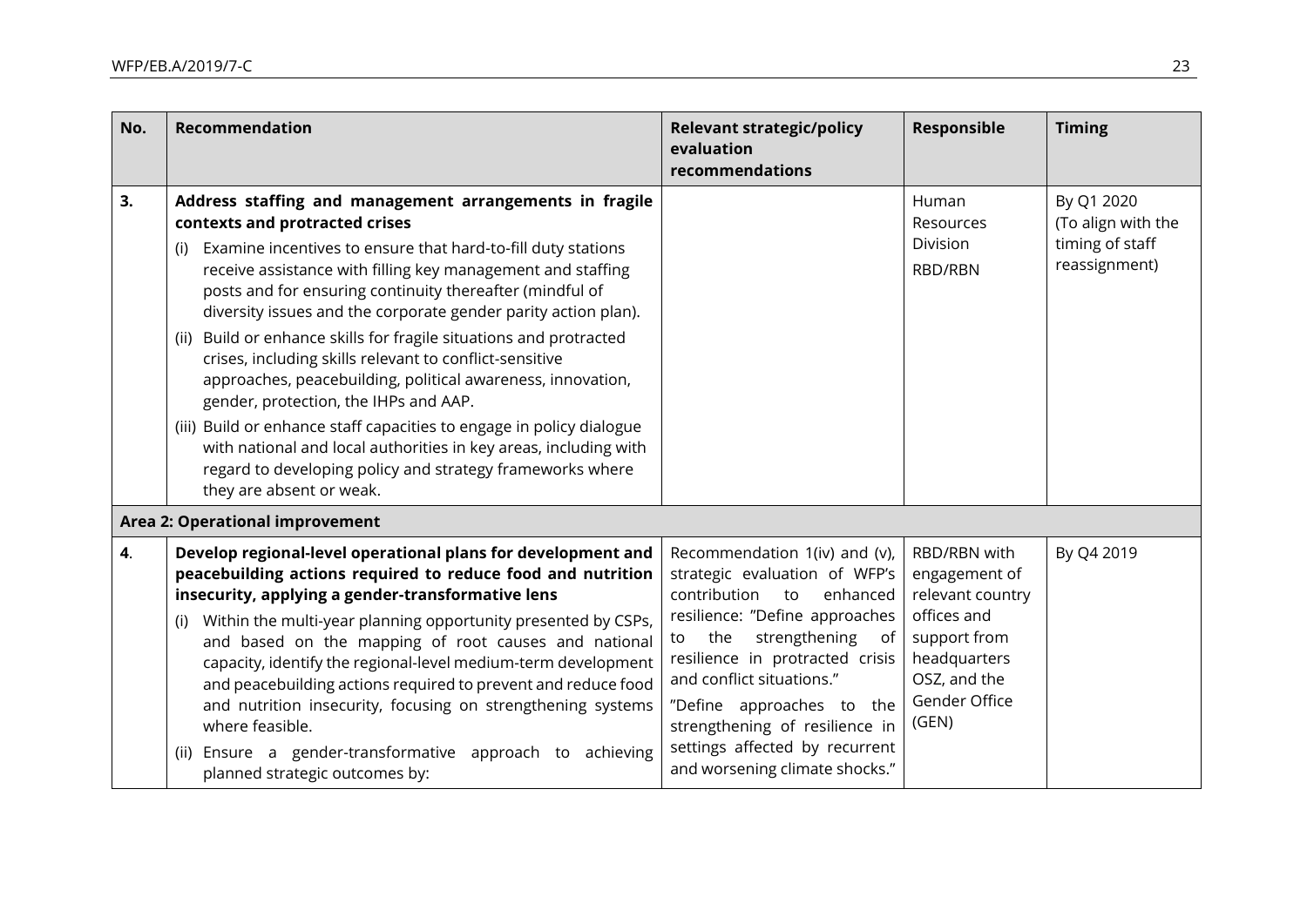| No. | Recommendation                                                                                                                                                                                                                                                                                                                                                                                                                                                                                                                                                                                                                                                   | <b>Relevant strategic/policy</b><br>evaluation<br>recommendations                                                                                                                                                                                                                                                                                                                                                                | Responsible                                                                                                                      | <b>Timing</b> |
|-----|------------------------------------------------------------------------------------------------------------------------------------------------------------------------------------------------------------------------------------------------------------------------------------------------------------------------------------------------------------------------------------------------------------------------------------------------------------------------------------------------------------------------------------------------------------------------------------------------------------------------------------------------------------------|----------------------------------------------------------------------------------------------------------------------------------------------------------------------------------------------------------------------------------------------------------------------------------------------------------------------------------------------------------------------------------------------------------------------------------|----------------------------------------------------------------------------------------------------------------------------------|---------------|
|     | Using available tools to adopt gender-transformative<br>➤<br>approaches within development and peacebuilding<br>programming and following through on implementation;<br>Embedding gender in country office annual work plans;<br>➤<br>and<br><b>Tracking</b><br>progress<br>through<br>gender-responsive<br>➤<br>monitoring.                                                                                                                                                                                                                                                                                                                                     |                                                                                                                                                                                                                                                                                                                                                                                                                                  |                                                                                                                                  |               |
| 5.  | Systematize localized adherence to the IHPs, particularly in<br>complex emergencies and protracted crises<br>Strengthen staff competencies related to humanitarian<br>(i)<br>principles and access, particularly in complex emergency<br>situations, including by developing tailored training modules.<br>Ensure that humanitarian principles are integrated into<br>(ii)<br>engagement with cooperating and commercial partners,<br>including selection processes, field level agreements,<br>assessments, planning and communications.<br>Country offices should report on the implementation of these<br>(iii)<br>recommendations to their regional bureaux. | Recommendations 3 and 4,<br>evaluation of WFP policies on<br>humanitarian principles and<br>in<br>humanitarian<br>access<br>contexts:<br>"Considerably strengthen staff<br>competencies on humanitarian<br>principles<br>and<br>access,<br>particularly<br>complex<br>in<br>emergency situations."<br>"Give<br>priority<br>more<br>to<br>humanitarian principles in all<br>elements of engagement with<br>cooperating partners." | Country offices,<br>with support<br>from RBD/RBN<br>and<br>headquarters<br>Emergencies and<br><b>Transitions Unit</b><br>(OSZPH) | By Q2 2020    |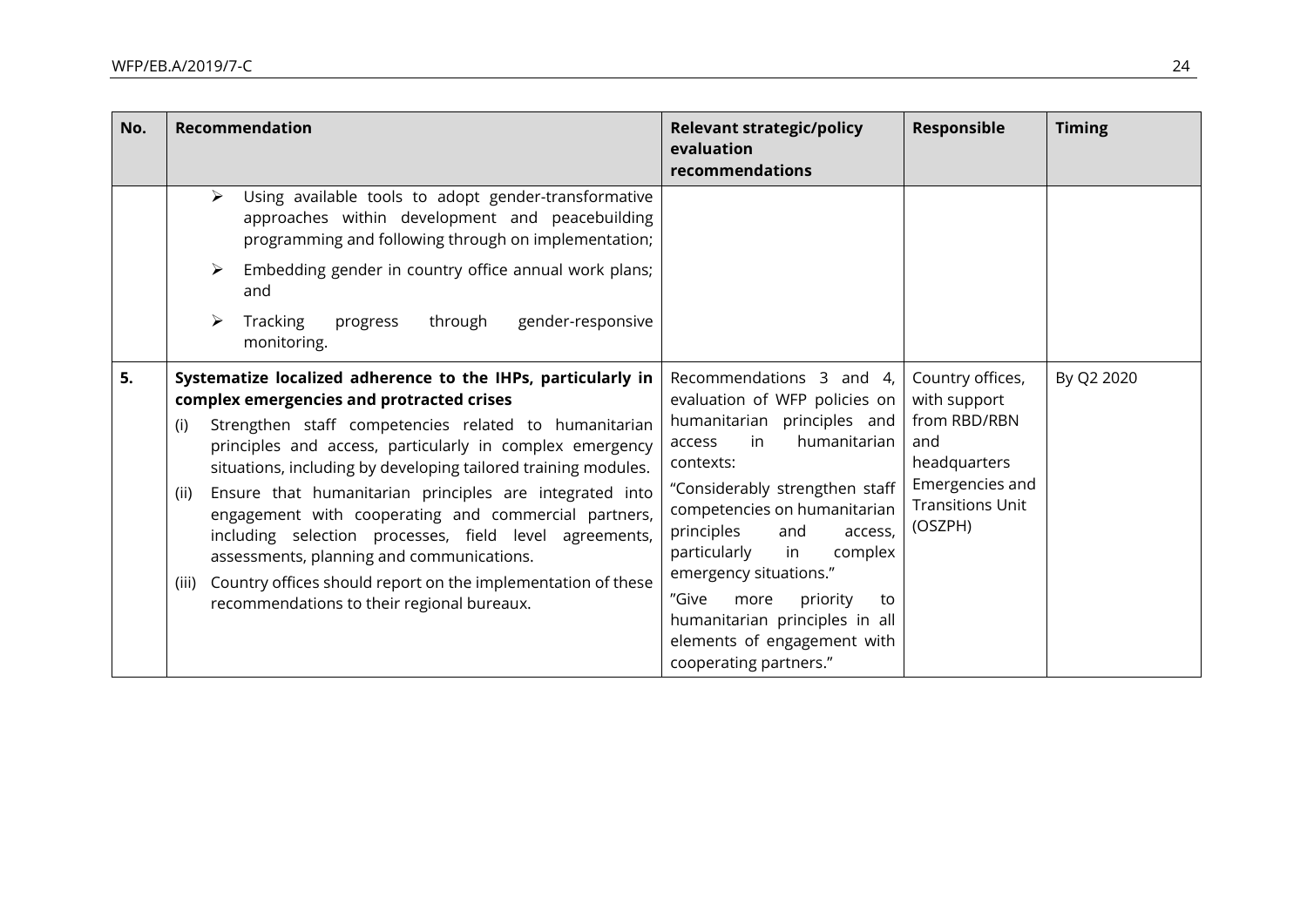| No. | Recommendation                                                                                                                                                                                                                                                                                                                                                                                                                                                                                                                         | <b>Relevant strategic/policy</b><br>evaluation<br>recommendations                                                                                                                                                                                                                                                                                                                                                                                                                                                                                                        | Responsible                                                  | <b>Timing</b> |  |
|-----|----------------------------------------------------------------------------------------------------------------------------------------------------------------------------------------------------------------------------------------------------------------------------------------------------------------------------------------------------------------------------------------------------------------------------------------------------------------------------------------------------------------------------------------|--------------------------------------------------------------------------------------------------------------------------------------------------------------------------------------------------------------------------------------------------------------------------------------------------------------------------------------------------------------------------------------------------------------------------------------------------------------------------------------------------------------------------------------------------------------------------|--------------------------------------------------------------|---------------|--|
| 6.  | <b>Improve adherence to AAP commitments</b><br>Ensure dissemination of WFP AAP tools and guidance across<br>(i)<br>country offices.<br>Implement systematic feedback and complaint mechanisms,<br>(ii)<br>including two-way communication with various beneficiary<br>groups to ensure that their interests are understood and that<br>they receive information on their entitlements.<br>Clearly define and communicate the AAP standards expected<br>(iii)<br>of cooperating partners and reflect them in field level<br>agreements. | Recommendation 6, evaluation<br>of the WFP protection policy:<br>"By the end of 2019, the<br>Programme and Policy Division<br>should develop a new strategy<br>for engagement with affected<br>populations and vulnerable<br>groups, which should be based<br>on strengthened community<br>feedback mechanisms."<br>Recommendation<br>$(iv)$ ,<br>4<br>evaluation of WFP policies on<br>humanitarian principles and<br>humanitarian<br>in<br>access<br>contexts: "Better define the<br>standards for accountability to<br>affected populations expected<br>of partners." | Country offices<br>with support<br>from RBD/RBN<br>and OSZPH | By Q4 2019    |  |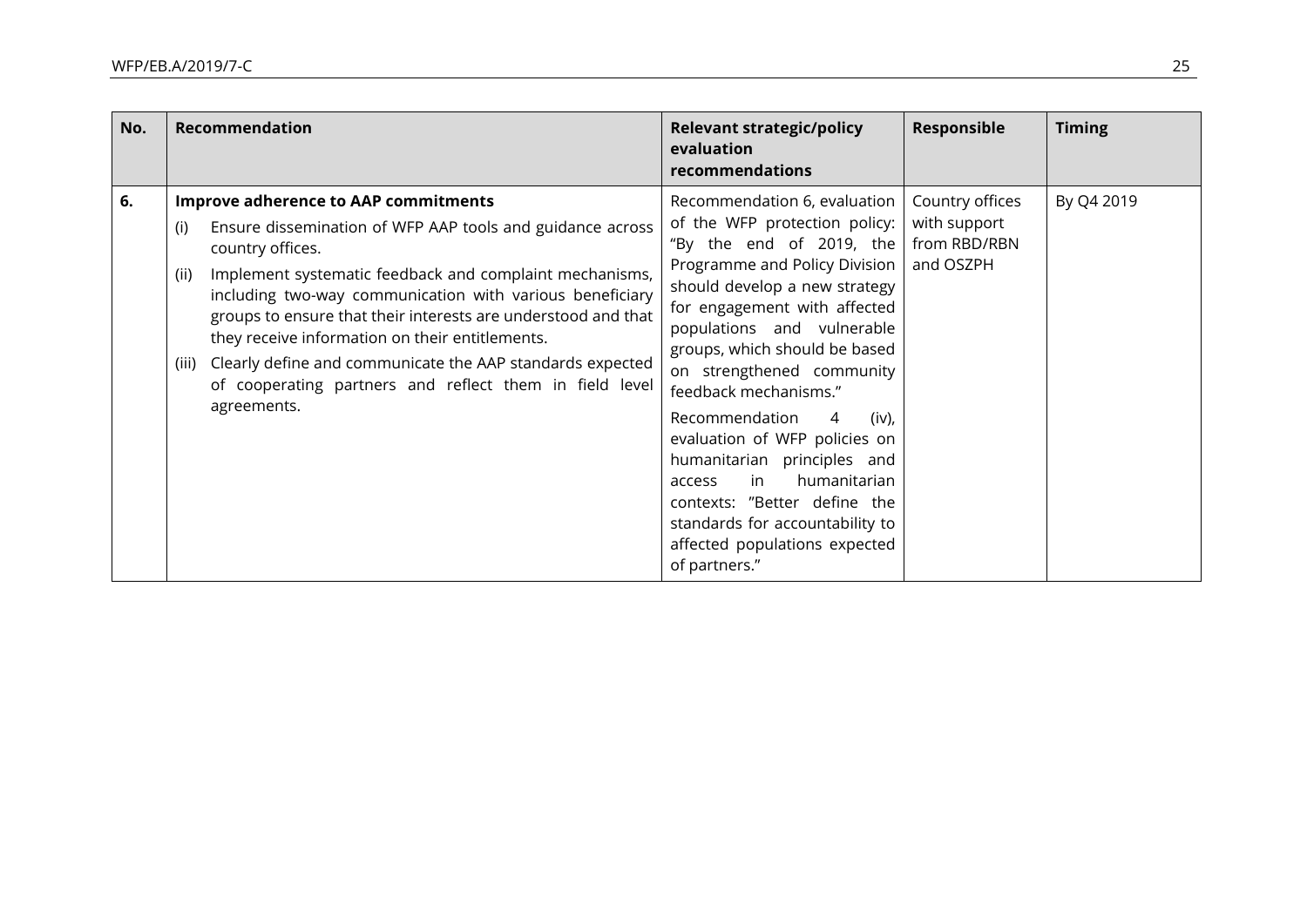| Country                        | <b>CPE term</b> | <b>Funding</b>                          |             | <b>Beneficiaries</b>                                          |                                   |             | <b>Operations</b> |                   |                |                           |                           | <b>Activities</b>         |                           |                           | <b>Transfer modalities</b> | Local<br>purchase         | <b>Technical</b><br>assistance | <b>Refugees</b><br>/IDPs |
|--------------------------------|-----------------|-----------------------------------------|-------------|---------------------------------------------------------------|-----------------------------------|-------------|-------------------|-------------------|----------------|---------------------------|---------------------------|---------------------------|---------------------------|---------------------------|----------------------------|---------------------------|--------------------------------|--------------------------|
|                                |                 | Portfolio<br>value<br>(USD<br>millions) | %<br>funded | Portfolio<br>total<br>(millions)<br>planned<br>over<br>period | $\%$<br>reached<br>over<br>period | <b>EMOP</b> | <b>PRRO</b>       | DEV/<br><b>CP</b> | <b>SO</b>      | <b>FFA/FFT</b>            | <b>SF</b>                 | <b>GFA</b>                | <b>Nutrition</b>          | In-kind                   | Cash/voucher               |                           |                                |                          |
| Burundi                        | 2011-2015       | 287                                     | 61          | 4.3                                                           | 86                                |             | 2                 |                   |                | $\times$                  | $\boldsymbol{\mathsf{x}}$ | X                         | $\boldsymbol{\mathsf{x}}$ | $\boldsymbol{\mathsf{x}}$ | $\mathsf{x}$               | $\boldsymbol{\mathsf{x}}$ | $\boldsymbol{\mathsf{x}}$      | $\mathsf{x}$             |
| Cameroon                       | 2012-2017       | 402.8                                   | 57          | 4.5                                                           | 77                                | 5           | 2                 | 2                 | $\overline{2}$ | $\boldsymbol{\mathsf{x}}$ | $\pmb{\times}$            | X                         | $\boldsymbol{\mathsf{x}}$ | X                         | X                          | $\times$                  | $\times$                       | $\mathsf{x}$             |
| Central<br>African<br>Republic | 2012-2017       | 869.3                                   | 64          | 5.5                                                           | 98                                | 5           |                   |                   | 9              | $\boldsymbol{\mathsf{x}}$ | $\pmb{\mathsf{X}}$        | X                         | $\boldsymbol{\mathsf{x}}$ | X                         | X                          | $\pmb{\times}$            | $\boldsymbol{\mathsf{x}}$      | $\mathsf{x}$             |
| Ethiopia                       | 2012-2017       | 3 9 5 8.3                               | 57          | 48.6                                                          | 75                                |             | $\overline{4}$    | $\overline{1}$    | $\overline{4}$ | $\boldsymbol{\mathsf{x}}$ | X                         | X                         | X                         | X                         | X                          | $\boldsymbol{\mathsf{x}}$ | $\times$                       | $\mathsf{x}$             |
| Mali                           | 2013-2017       | 829.3                                   | 51          | 7.7                                                           | 82                                |             |                   | $\overline{1}$    | 5 <sup>5</sup> | $\boldsymbol{\mathsf{x}}$ | $\mathsf{x}$              | X                         | $\boldsymbol{\mathsf{x}}$ | X                         | X                          | $\boldsymbol{\mathsf{x}}$ | $\boldsymbol{\mathsf{x}}$      | $\mathsf{x}$             |
| Mauritania                     | 2011-2015       | 553.2                                   | 53          | 2.7                                                           | 79                                | 5           | 2                 | 2                 | $\overline{3}$ | $\boldsymbol{\mathsf{x}}$ | $\times$                  | X                         | $\boldsymbol{\mathsf{x}}$ | $\boldsymbol{\mathsf{x}}$ | $\times$                   |                           | $\boldsymbol{\mathsf{x}}$      | $\mathsf{x}$             |
| Somalia                        | 2012-2017       | 1978                                    | 50          | 10                                                            | 136                               |             | 2                 |                   |                | $\boldsymbol{\mathsf{x}}$ | $\mathsf{x}$              | $\mathsf{x}$              | $\boldsymbol{\mathsf{x}}$ | X                         | $\mathsf{x}$               | $\boldsymbol{\mathsf{x}}$ | $\mathsf{x}$                   | $\mathsf{x}$             |
| South Sudan                    | 2011-2016       | 3 8 4 8.4                               | 69          | 16.5                                                          | 99                                | 3           |                   |                   |                | $\boldsymbol{\mathsf{x}}$ | $\boldsymbol{\mathsf{x}}$ | $\boldsymbol{\mathsf{x}}$ | $\boldsymbol{\mathsf{x}}$ | $\boldsymbol{\mathsf{x}}$ | $\times$                   | $\boldsymbol{\mathsf{x}}$ | $\boldsymbol{\mathsf{x}}$      | $\mathsf{x}$             |
| Total                          |                 | 12 7 26.3                               | 59          | 99.8                                                          |                                   | 22          | 15                | 8                 | 23             | 8                         | 8                         | 8                         | 8                         | 8                         | 8                          | $\overline{7}$            | 8                              | 8                        |

# **Country portfolio key features**

*Source: OEV country portfolio evaluation reports.*

Note: Beneficiary figures are cumulative; they represent the sum of annual beneficiaries over the entire duration of the evaluation period and might include double counting, e.g. someone receiving assistance *in-kind and in cash will be counted twice.*

**ANNEX I**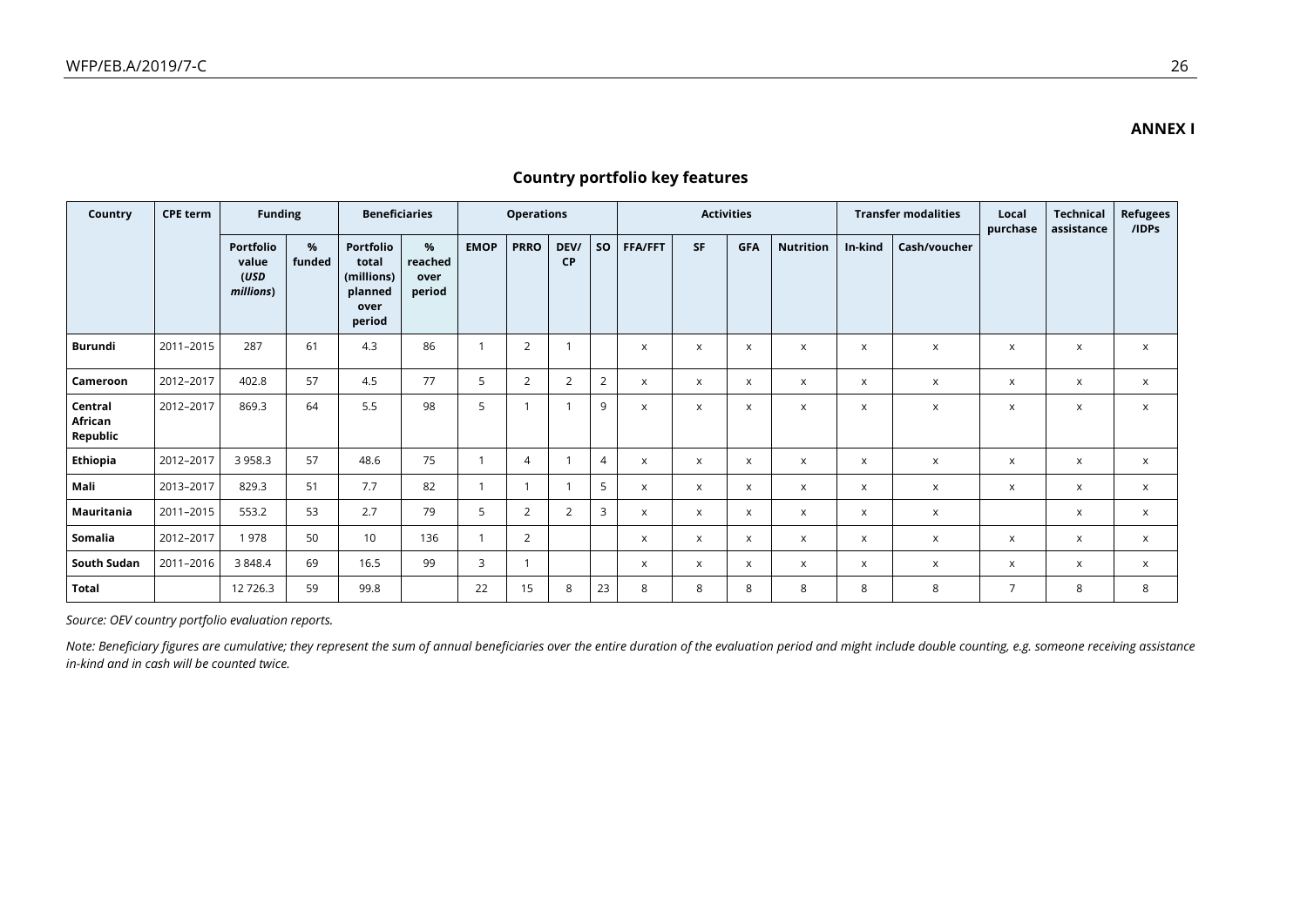# **ANNEX II**

# **Country portfolio evaluation recommendations and management responses**

| <b>Themes</b>                          | <b>Frequency</b> | <b>Countries</b>                                                 | <b>Specific areas</b>                                                                                                                                               | Reflected in CSP strategic<br>objectives/intent |
|----------------------------------------|------------------|------------------------------------------------------------------|---------------------------------------------------------------------------------------------------------------------------------------------------------------------|-------------------------------------------------|
| Strategic<br>planning/partnerships     | 8                | All                                                              | Reinforcing strategic planning, including contributions to the<br>triple nexus, from a partnership perspective                                                      | 8                                               |
| Food security analysis                 | 8                | All                                                              | Enhancing analysis of the food/nutrition security<br>situation/root causes                                                                                          | 8                                               |
| Nutrition                              | 8                | All                                                              | Applying nutrition-sensitive approaches; building/improving<br>partnerships e.g. with the Scaling Up Nutrition movement,<br>United Nations agencies and governments | 8                                               |
| Monitoring and evaluation              | 8                | All                                                              | Improving outcome monitoring; enhancing third-party<br>monitoring                                                                                                   | 8                                               |
| Capacity development                   |                  | All except Mali                                                  | Mapping institutional capacity gaps; mainstreaming capacity<br>strengthening in programming                                                                         |                                                 |
| Gender                                 |                  | All except South<br>Sudan                                        | Intensifying gender mainstreaming e.g. through by<br>developing gender strategies/action plans                                                                      |                                                 |
| Humanitarian-<br>development continuum | 6                | Burundi, Cameroon,<br>Ethiopia, Mali,<br>Somalia,<br>South Sudan | Adopting integrated humanitarian and development<br>responses, encompassing emergency response capacity<br>while building long-term resilience                      | 6                                               |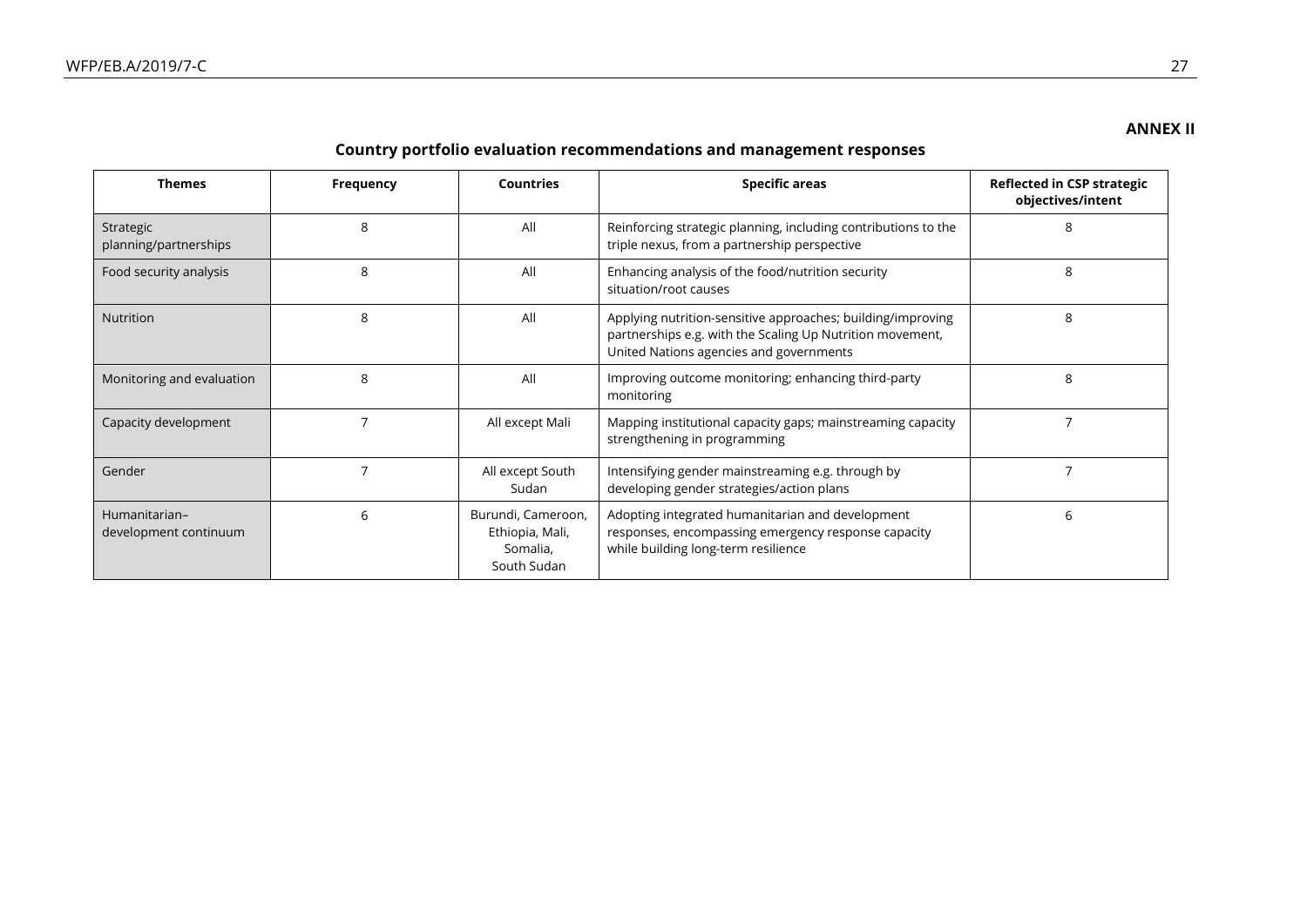#### **ANNEX III**

# **Country portfolio evaluation synthesis recommendations and country portfolio evaluation recommendations**

| Mapping of CPE synthesis recommendations and individual CPE recommendations<br><b>Recommendation 4</b> |                                                               |                             |                                                                                                                                               |                                                                                                                                                                                           |                                                                                                                                     |                                                                                                                                                                                                                                                           |                                               |                                                                   |                                 |                                                               |         |                                                                                                                                                  |                                                                           |                        |
|--------------------------------------------------------------------------------------------------------|---------------------------------------------------------------|-----------------------------|-----------------------------------------------------------------------------------------------------------------------------------------------|-------------------------------------------------------------------------------------------------------------------------------------------------------------------------------------------|-------------------------------------------------------------------------------------------------------------------------------------|-----------------------------------------------------------------------------------------------------------------------------------------------------------------------------------------------------------------------------------------------------------|-----------------------------------------------|-------------------------------------------------------------------|---------------------------------|---------------------------------------------------------------|---------|--------------------------------------------------------------------------------------------------------------------------------------------------|---------------------------------------------------------------------------|------------------------|
| <b>CPE Synthesis</b><br>recommendations                                                                | <b>Recomendation 1</b><br><b>Strategic planning</b>           |                             | <b>Recommendation 2.1</b><br>Develop medium-term partnership strategies<br>for relevant development and peacebuilding<br>areas of zero hunger | <b>Recommendation 2.2</b><br><b>Articulate and communicate</b><br>WFP value-added in the<br>development and peacebuilding management and<br>spheres to partners, linked to<br>fundraising | <b>Recommendation 3</b><br><b>Prioritise the strategic</b><br>dimensions of<br>staffing in fragile<br>contexts/protracted<br>crises | Develop regional-level operational plans to strengthen the focus on development and peacebuilding actions<br>required to reduce food and nutrition insecurity with a gender transformative lens;<br>Nutrition<br>School feeding Gender (Rec<br>Targeting, |                                               |                                                                   |                                 |                                                               |         | <b>Recommendation 5</b><br><b>Systematize localized</b><br>adherence to the IHPs,<br>particularly in complex<br>emergencies/protracted<br>crises | <b>Recommendation 6</b><br>Improve adherence to<br><b>AAP</b> commitments |                        |
| Recommendation                                                                                         | Strategic alignment<br>(Rec 1)                                | Outcome<br>analysis (Rec 9) | Resilience (Rec 7)                                                                                                                            | Resource mobilization (Rec 8)                                                                                                                                                             |                                                                                                                                     | Integration<br>(Rec 2)                                                                                                                                                                                                                                    | (Rec 5)                                       | (Rec 6)                                                           |                                 |                                                               |         |                                                                                                                                                  | Social protection,<br>humanitarian and<br>protection principles (Rec      |                        |
| Reflected in<br><b>ICSP SO (Y/N)</b>                                                                   | Yes                                                           | No                          | No                                                                                                                                            | No                                                                                                                                                                                        |                                                                                                                                     | No                                                                                                                                                                                                                                                        | Yes                                           | No                                                                | No                              |                                                               |         |                                                                                                                                                  | No                                                                        |                        |
| Recommendation                                                                                         | Nutrition (Rec 1)                                             | CBT (Rec 2)                 | Targeting, Integration                                                                                                                        | Communication (Rec 6)                                                                                                                                                                     |                                                                                                                                     | Targeting<br>(Rec 4)                                                                                                                                                                                                                                      | National<br>capacity (Rec<br>71               | Gender (Rec 5)                                                    |                                 |                                                               |         |                                                                                                                                                  |                                                                           |                        |
| <b>Reflected in</b><br>CSP SO (Y/N)                                                                    | Yes                                                           | Yes                         | <b>No</b>                                                                                                                                     | <b>No</b>                                                                                                                                                                                 |                                                                                                                                     | No                                                                                                                                                                                                                                                        | Yes                                           | Yes                                                               |                                 |                                                               |         |                                                                                                                                                  |                                                                           |                        |
| Recommendation                                                                                         | Monitoring and information (Rec 3)                            |                             | Peace-building (Rec 1)                                                                                                                        | Funding (Rec 2)                                                                                                                                                                           | HR (Rec 7)                                                                                                                          | Nutrition (Rec CBT (Rec 6)<br>5)                                                                                                                                                                                                                          |                                               | Logistics (Rec                                                    | Gender (Rec<br>4)               |                                                               |         |                                                                                                                                                  |                                                                           |                        |
| Reflected in<br>ICSP SO (Y/N)                                                                          | No                                                            |                             | No                                                                                                                                            | No                                                                                                                                                                                        | No                                                                                                                                  | Yes                                                                                                                                                                                                                                                       | No                                            | No                                                                | No                              |                                                               |         |                                                                                                                                                  |                                                                           |                        |
| Recommendation                                                                                         | Strategic focus (Rec 2)                                       |                             |                                                                                                                                               |                                                                                                                                                                                           | <b>Staffing and continuity</b><br>(Rec 1)                                                                                           | Resilience<br>(Rec 3)                                                                                                                                                                                                                                     | M&E and<br>Learning (Rec 5)<br>4)             | <b>Nutrition (Rec</b>                                             | Refugees<br>(Rec 6)             | Gender (Rec 7)                                                |         |                                                                                                                                                  |                                                                           | AAP/protection (Rec 8) |
| <b>Reflected in</b><br>ICSP SO (Y/N)                                                                   | No                                                            |                             |                                                                                                                                               |                                                                                                                                                                                           | No                                                                                                                                  | Yes                                                                                                                                                                                                                                                       | No                                            | Yes                                                               | Yes                             | No                                                            |         |                                                                                                                                                  |                                                                           | No                     |
| Recommendation                                                                                         | Targeting and underlying causes of<br>food insecurity (Rec 1) |                             |                                                                                                                                               | School feeding and nutrition (Rec                                                                                                                                                         |                                                                                                                                     | Geographic<br>coverage<br>(Rec 2)                                                                                                                                                                                                                         | Manage<br>changes in<br>modalities<br>(Rec 4) | Strengthen FFA<br>(Rec 5)                                         | Technology<br>(Rec 8)           | Develop a strategy<br>for mainstreaming<br>gender issues (Rec |         |                                                                                                                                                  | Feedback mechanisms on<br>protection and<br>humanitarian access (Rec      |                        |
| <b>Reflected in</b><br>ICSP SO (Y/N)                                                                   | Yes                                                           |                             |                                                                                                                                               | Yes                                                                                                                                                                                       |                                                                                                                                     | Yes                                                                                                                                                                                                                                                       | No                                            | Yes                                                               | <b>No</b>                       | No                                                            |         |                                                                                                                                                  | Yes                                                                       |                        |
| Recommendation                                                                                         |                                                               |                             | Enhance synergies with<br>Enhance coordination<br>national social<br>for nutrition (Rec 3)<br>protection systems<br>Rec 1)                    |                                                                                                                                                                                           | HR (Rec 7)                                                                                                                          | Capacity<br>strengthening<br>(Rec 2)                                                                                                                                                                                                                      | Resilience<br>approaches<br>(Rec 4)           | Leveraging<br>Gov for school targeting<br>feeding (Rec 5) (Rec 6) | Geographic                      |                                                               |         |                                                                                                                                                  |                                                                           |                        |
| Reflected in<br>CSP SO (Y/N)                                                                           |                                                               |                             | Yes<br>Yes                                                                                                                                    |                                                                                                                                                                                           | Yes                                                                                                                                 | Yes                                                                                                                                                                                                                                                       | Yes                                           | Yes                                                               | Yes                             |                                                               |         |                                                                                                                                                  |                                                                           |                        |
| Recommendation                                                                                         |                                                               |                             | National safety net (Rec 1)                                                                                                                   |                                                                                                                                                                                           |                                                                                                                                     | <b>IDP</b> strategy<br>(Rec 2)                                                                                                                                                                                                                            | Livelihoods<br>(Rec 3)                        | <b>Targeting (Rec</b>                                             | Capacity<br>building<br>(Rec 6) | (Rec 7)                                                       | (Rec 8) | Nutrition and health School meals Gender and protection<br>(Rec 4)                                                                               |                                                                           |                        |
| ICSP SO (Y/N)                                                                                          |                                                               |                             | Yes                                                                                                                                           |                                                                                                                                                                                           |                                                                                                                                     | No                                                                                                                                                                                                                                                        | Yes                                           | No                                                                | Yes                             | Yes                                                           | No      | No                                                                                                                                               |                                                                           |                        |
| Recommendation                                                                                         | Strategic orientation (rec 1)                                 |                             | double nexus/synergy (Rec 2)                                                                                                                  | Efficiency (rec 3)                                                                                                                                                                        | HR (rec 5)                                                                                                                          | program<br>quality (Rec                                                                                                                                                                                                                                   |                                               |                                                                   |                                 |                                                               |         |                                                                                                                                                  |                                                                           |                        |
| Reflected in<br>ICSP SO (Y/N)                                                                          | Yes                                                           |                             | No.                                                                                                                                           | No                                                                                                                                                                                        | No                                                                                                                                  | No                                                                                                                                                                                                                                                        |                                               |                                                                   |                                 |                                                               |         |                                                                                                                                                  |                                                                           |                        |
|                                                                                                        |                                                               |                             |                                                                                                                                               |                                                                                                                                                                                           |                                                                                                                                     |                                                                                                                                                                                                                                                           |                                               |                                                                   |                                 |                                                               |         |                                                                                                                                                  |                                                                           |                        |